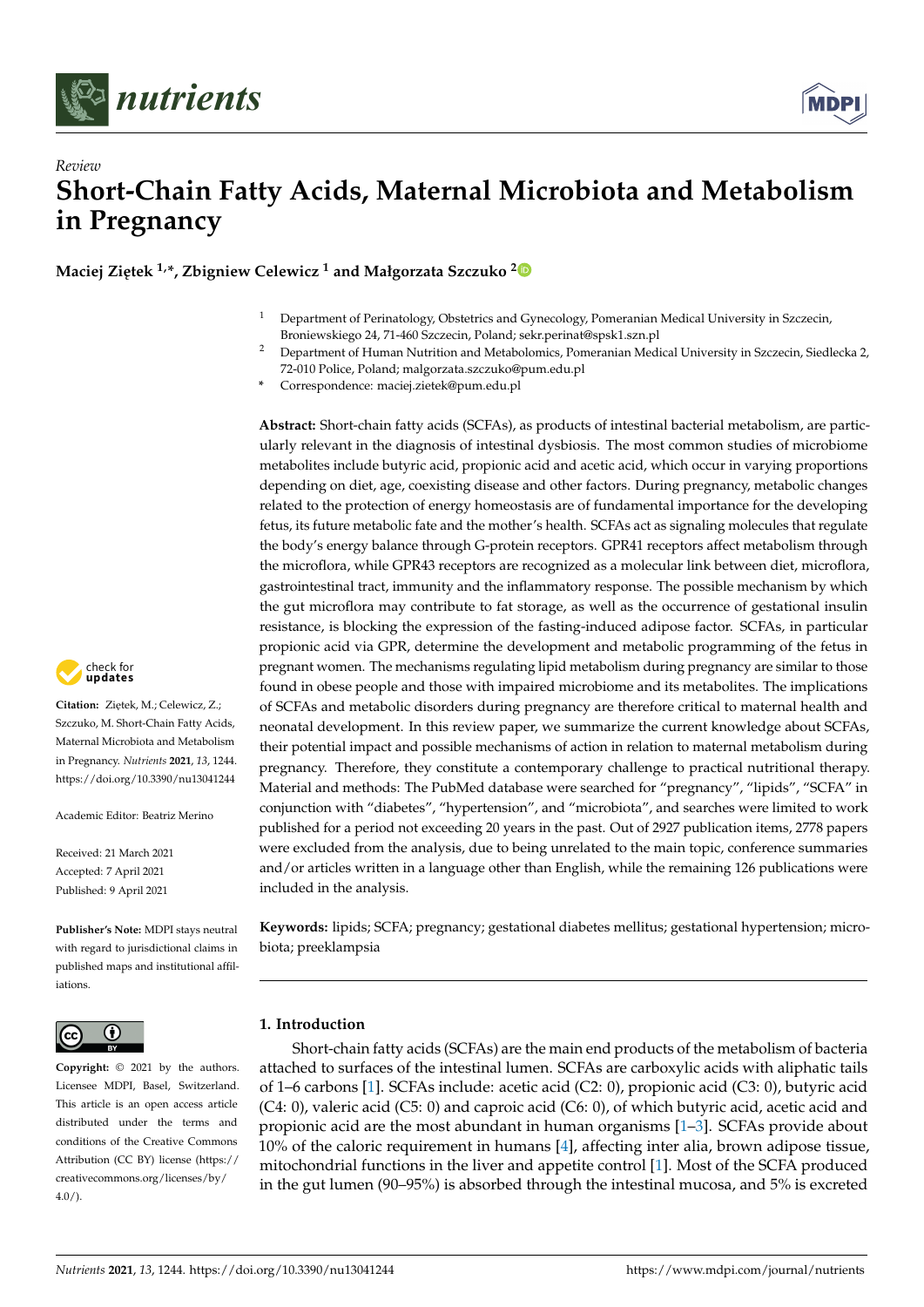in the feces [\[3\]](#page-14-1). Fermentation of carbohydrates (polysaccharides and oligosaccharides) in the proximal part of the colon by saccharolytic bacteria leads to the linear production of short-chain fatty acids (n-SCFAs),  $H_2$  and  $CO_2$ , while the fermentation of amino acids or proteins is associated with branched SCFAs (BSCFAs),  $H_2$ ,  $CO_2$ ,  $CH_4$ , phenols and amines production [\[5\]](#page-14-3). The role and impact of SCFAs on metabolism in pregnancy are not recognized; therefore, the authors decided to collect the available information, review it and systematize the current state of knowledge.

### *1.1. Division of Short-Chain Fatty Acids (SCFAs)*

The amount of SCFAs produced in the gastrointestinal tract varies and depends on the diet, type and amount of the host's microbiome, as well as the time of residence in the gastrointestinal tract [\[6\]](#page-14-4). The synthesis of acids with a longer carbon chain can take place from acetic acid and propionic acid by extending it. On the other hand, BSCFAs, which mainly include isovaleric and isobutyric acids, are produced during the fermentation of branched amino acids (valine, leucine, isoleucine) by the intestinal microflora and are present in much smaller amounts than n-SCFAs [\[7\]](#page-14-5). In humans, the species Bacteroides and Clostridium are mainly responsible for the fermentation process of branched chain amino acids [\[8\]](#page-14-6). Differences in the distribution of BSCFAs concentrations in the human large intestine were observed, with a tendency to higher concentrations in the proximal part of the colon compared to the distal part and feces [\[9\]](#page-14-7). Both the metabolism of BSCFAs and the types of intestinal microbial populations involved in their production, as well as their role in the human body, are not yet sufficiently understood.

## *1.2. The Diet and SCFAs Synthesis*

In studies conducted on intestinal tissues in vitro, a positive relationship was observed between a high-protein diet and a low-carbohydrate diet, with a higher level of BSCFAs concentrations in the colon of piglets [\[10\]](#page-14-8). In a randomized crossover study by Hald et al. [\[11\]](#page-14-9), it was reported that the concentrations of isobutyrate  $(p = 0.05)$  and isovalerate  $(p = 0.03)$  in humans with metabolic syndrome decreased in response to the arabinoxylan and resistant starch enriched diet. These results indicate a reduced protein fermentation [\[11\]](#page-14-9). Lower BSCFAs levels were also observed when comparing high-carbohydrate/low-protein (including high fiber) diets with high-protein/low-carbohydrate diets in humans with metabolic syndrome [\[9\]](#page-14-7). In the human adult population, a negative correlation was shown between the consumption of insoluble dietary fiber and the level of BSCFAs in the feces [\[9\]](#page-14-7). Hashemi et al. [\[12\]](#page-14-10) demonstrated in a study conducted on rats that pea fiber supplementation improves glycemia and alters the composition of the gut microbiota and the profile of short-chain fatty acids in blood serum as well. The investigators concluded that a high fat diet (HFD) supplemented with raw and cooked pea seed coat fractions may have a protective role against HFD-induced alterations in gut microbiota [\[12\]](#page-14-10). David et al. [\[13\]](#page-14-11) reported that the animal-based diet is related both to an increased abundance of bile-tolerant microorganisms such as Alistipes, Bilophila and Bacteroides, and to decreased levels of Firmicutes that metabolize dietary plant polysaccharides (Roseburia, Eubacterium rectale and Ruminococcus bromii). Consumption of plant-based protein was reported to increase Bifidobacterium, Lactobacillus and Enterococcus, and to decrease Escherichia coli. In addition, the changes in gut microbiome composition followed by a protein diet were observed to produce SCFAs. Supplementation of a fiber-rich diet is known to increase the Bifidobacterium, Prevotellaceae and Lachnospiraceae, while decreasing the abundance of Porphyromonadaceae and Lactobacilli [\[13\]](#page-14-11).

The supply of substrates in the diet is the most important variable for their synthesis [\[5\]](#page-14-3), and the gut microbiome can rapidly respond to altered diet [\[13\]](#page-14-11). It is estimated that 5% to 20% of dietary starch is not absorbed by the human gut [\[5\]](#page-14-3). Studies in mice have shown that the mother's diet before and during pregnancy had a significant effect on the intestinal microflora [\[14\]](#page-14-12). Probably, the intestinal maternal changes contribute to both the unfavorable metabolic adaptation of the mother and the placenta, which, by changing the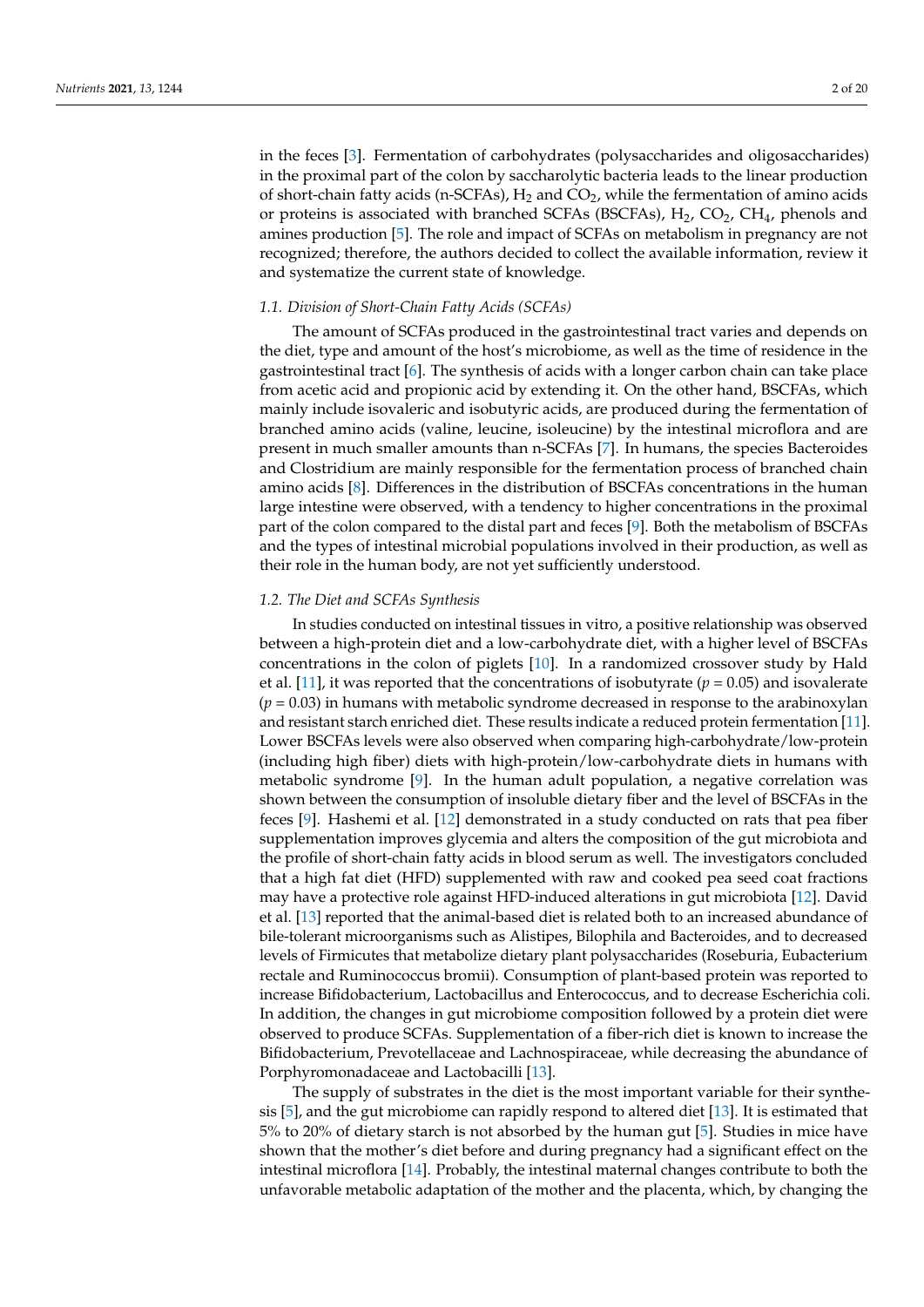glucose metabolism in the fetal liver, may increase the risk of metabolic disorders of the newborn. SCFAs produced by anaerobic bacteria also play a key role in regulating gut immunity. Studies by Vetrani et al. [\[15\]](#page-14-13) showed that the whole grain diet (mainly wheat) used for 12 weeks in humans is related to an increase in the concentration of propionic acid in the fasting plasma. In conditions of dietary fiber restriction in the large intestine, its luminal pH increases, causing the disappearance of butyrate-producing bacteria in favor of the dominant acetic acid and propionic acid-producing Bacteroides [\[16\]](#page-14-14). In physiology, an increase in SCFAs' concentrations is noticeable when following a diet with high-fiber soluble products, while the production of SCFAs is reduced with use of a fiber-restricted or high-fat diet [\[17](#page-14-15)[–19\]](#page-15-0). Significant changes in the intestinal microflora were observed in humans depending on the diet used [\[20\]](#page-15-1). A comparative analysis in humans with normal body weight and those with obesity, fed the same diet for three days, showed an increase in energy retention by  $\sim$  630 kJ ( $\sim$  150 kcal) in obese people, as well as an increase in the number of Firmicutes strains and a decrease in the number of Bacteroidetes fecal SCFAs; concentration in response to various diets [\[20\]](#page-15-1). SCFAs' metabolites can also affect the level of the satiety hormone, which can lead to disturbances in eating. In studies by Aronsson et al. [\[21\]](#page-15-2), mice fed a high-fat diet supplemented with Lactobacillus paracasei showed a significant reduction in adipose tissue, accompanied by an increased level of circulating fasting-induced adipose factor (FIAF). On the other hand, increased levels of Bacteroides and decreased Firmicutes, obtained by a diet enriched with soluble fiber, are associated with an increase in SCFAs' levels [\[17\]](#page-14-15).

# *1.3. Occurrence and Proportion of SCFAs*

The molar ratio of SCFAs in the human colon shows relatively constant proportions and is 60:20:20 for acetic acid, propionic acid and butyric acid, respectively [\[1](#page-14-0)[,22–](#page-15-3)[24\]](#page-15-4). The percentage of particular SCFAs may change due to factors disturbing the intestinal microflora [\[3,](#page-14-1)[25\]](#page-15-5). The concentration of SCFAs varies depending on their gastrointestinal locations: in the distal part of the colon, it is lower (20–70 mM), and it is higher in the proximal part (70–140 mM), which is related to the increasing availability of carbohydrates and water in the proximal part of the colon compared to the distal one [\[5\]](#page-14-3). Different intestinal bacteria secrete different amounts of SCFAs: the gram-negative bacteria (Bacteroides) mainly produce acetic acid and propionic acid, while gram-positive bacteria (Firmicutes) mainly produce butyric acid [\[6\]](#page-14-4). SCFAs as products of bacterial anaerobic fermentation of dietary fiber in the large intestine act as signaling molecules via specific G-protein coupled receptors (GPCRs), transferring information between the microbiota and the immune system [\[3\]](#page-14-1). GPCRs (also known as free fatty acid receptors—FFARs) include seven transmembrane domains and have the ability to bind ligands in the extracellular environment (e.g., fragrances, hormones, neurotransmitters, chemokines, sugars, lipids, proteins) [\[1\]](#page-14-0). The variants of the FFARs, each encoded by a separate gene, and including FFAR1 (GPR40), FFAR3 (GPR41), FFAR2 (GPR43), GPR84 and FFAR4 (GPR120), were shown to be activated by free fatty acids (FFA). Of these, mainly FFAR3 and FFAR2 are activated by SCFAs [\[1,](#page-14-0)[26](#page-15-6)[–28\]](#page-15-7). Both the SCFAs and the receptors through which they act show different degrees of mutual affinity. For FFAR2 receptors, the highest affinity is followed by SCFAs C2 and C3, then C4 and C5 and C1. On the other hand, SCFAs C3, C4 and C5 show high affinity for FFAR3 receptors, followed by C2 and C1; binding strength is listed here in decreasing order [\[29,](#page-15-8)[30\]](#page-15-9). Although the regulatory activity of the GPR43 receptor is not fully understood, its role in maintaining energy homeostasis is documented [\[28\]](#page-15-7). The presence of GPR43 is demonstrated in adipose tissue [\[31,](#page-15-10)[32\]](#page-15-11), intestines [\[33](#page-15-12)[,34\]](#page-15-13) (regulatory T cells—Treg cells), other immune tissues [\[31](#page-15-10)[,32\]](#page-15-11) as well as in alpha and beta islet cells [\[35,](#page-15-14)[36\]](#page-15-15) and monocytes, neutrophils and eosinophils [\[32,](#page-15-11)[37\]](#page-15-16). SCFAs induce colon Treg cells, thereby promoting the anti-inflammatory response pathway [\[37–](#page-15-16)[39\]](#page-15-17) and controlling inflammation by limiting the proliferation of CD4+ effector T cells. Treg cells are a specific subset of T cells with a potential role in inhibiting and maintaining inflammatory homeostasis [\[40\]](#page-15-18). SCFAs are a natural histone deacetylase (HDAC) protease inhibitor, and their inhibitory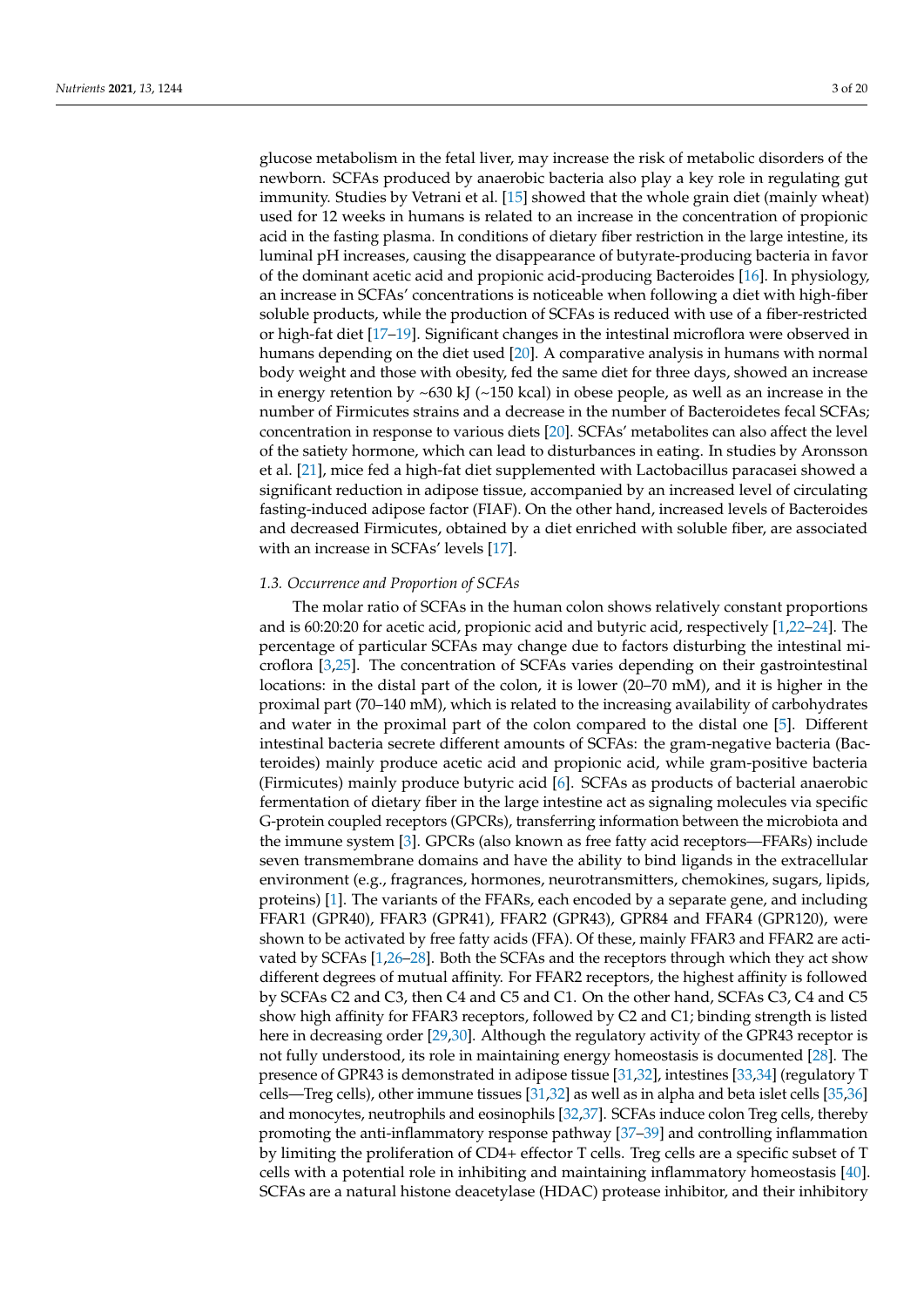effect depends on their concentration [\[1\]](#page-14-0) and the type of SCFA. HDAC is a class of enzymes that removes acetyl groups from  $\varepsilon$ -N-acetyl lysine on histones, enabling tighter winding of DNA strands around histone proteins [\[41\]](#page-15-19), thereby modifying the structure of the chromosome and regulating gene expression [\[1\]](#page-14-0). The effect of GPR43 stimulation by SCFAs is the inhibition of cAMP secretion [\[1\]](#page-14-0), activation of extracellular signal-regulated kinase, increase of intracellular  $Ca^{2+}$  levels and the activation of mitogen-activated protein kinase (MAPK) [\[28,](#page-15-7)[31,](#page-15-10)[32\]](#page-15-11). Intake of dietary fibers in a high-fiber diet leads to SCFAs' production in the gut, acting as GPR43 ligands. Activation of GPR43 via SCFAs induces suppression of insulin signaling in adipocytes, which consequently leads to inhibition of fat accumulation in adipose tissue with the preferential use of unincorporated lipids and glucose in muscle tissue [\[1\]](#page-14-0). SCFAs, especially butyric acid [\[42\]](#page-15-20), can inhibit the expression of cytokines Il-6, Il-1β and TNFα, thus demonstrating anti-inflammatory effects [\[43\]](#page-16-0). GPR43, acting as a sensor of excessive energy supply in the diet, controls the energy use of the body, modulates its metabolic homeostasis and, consequently, may have a potential therapeutic role in the treatment of metabolic disorders such as obesity and type 2 diabetes [\[28\]](#page-15-7). The metabolic effects of SCFAs are also mediated through the nervous system by increasing the levels of leptin and insulin, hormones that stabilize feelings of satiety, secreted by adipocytes and the pancreas [\[27\]](#page-15-21). An interesting observation from our research conducted on pregnant women is that linear SCFAs are involved in the regulation of carbohydrate metabolism independently of obesity. Dietary fiber-derived SCFAs are involved in the regulation of carbohydrate metabolism, while BSCFA, isobutyric, isovaleric and isocaproic acids from fermentation of undigested protein reaching the colon do not have such a metabolic effect [\[44\]](#page-16-1).

# **2. Characteristics of SCFAs**

# *2.1. Acetic Acid*

Acetic acid is the most abundant SCFA in the human colon [\[5\]](#page-14-3) and accounts for over 50–60% of SCFAs content [\[45,](#page-16-2)[46\]](#page-16-3). It is produced by intestinal bacteria of the genus Bifidobacteria and Lactobailli, but also *Akkermansia muciniphila* [\[47,](#page-16-4)[48\]](#page-16-5) and *Pravotella* spp. *Ruminococcus* spp. [\[49\]](#page-16-6). Acetic acid production is mediated by homoacetogenic bacteria or gastrointestinal acetogens capable of producing acetate from  $H_2$  and  $CO_2$ . Its sources in the diet are dairy products, pasta, bread, eggs, salt substitutes, coffee and its substitutes, processed meat and smoked fish, as well as ethanol and vinegar [\[22\]](#page-15-3). After a meal, the acetogenic fibers ferment and thus increase acetic acid production in the proximal colon. The involvement of the increased abundance of the Bifidobacteria species effects in acetates further changes, and affects butyric acid production, which is an important source of energy. Acetic acid acts by binding to GPCRs (FFAR2, FFAR3) present in the human colon [\[34](#page-15-13)[,50\]](#page-16-7), but it is also expressed at the mRNA level in various insulin-sensitive tissues such as adipose tissue [\[26\]](#page-15-6), skeletal muscle, liver [\[51\]](#page-16-8) and pancreatic beta cells [\[52\]](#page-16-9). Acetic acid is the main substrate in the synthesis of cholesterol [\[5\]](#page-14-3). It can be converted into acetyl-CoA and included in the tricarboxylic acid cycle in peripheral tissues [\[22\]](#page-15-3). The presence of Acetyl-CoA synthetase in the cytosol of adipose tissue adipocytes determines the use of acetic acid in the lipogenesis process [\[5\]](#page-14-3). Acetic acid increases the synthesis of fatty acids via epigenetic mechanisms (histone acetylation) [\[53\]](#page-16-10). Its metabolic activity is also due to increasing the oxidative capacity (e.g., liver and skeletal muscles) by influencing the phosphorylation of  $5'$  activated protein kinase AMP (AMPK) [\[54\]](#page-16-11). Acetic acid is also an important factor in pH regulation, thus maintaining an acidic environment in the intestinal lumen [\[22\]](#page-15-3). Schwiertz et al. [\[46\]](#page-16-3) evaluated differences within the human intestinal microbiota and fecal SCFA concentration of lean and obese persons. It was shown that the mean total concentration of SCFAs in the stool of obese subjects is over 20% higher when compared to lean subjects, and the difference is statistically significant [\[46\]](#page-16-3). The largest increase was found for propionic (41%), followed by butyric (28%), valeric (21%) and acetic acid (18%) [\[46\]](#page-16-3). There was also a positive correlation between acetic acid and anthropometric (BMI) and biochemical parameters (fasting glucose and 60 min in the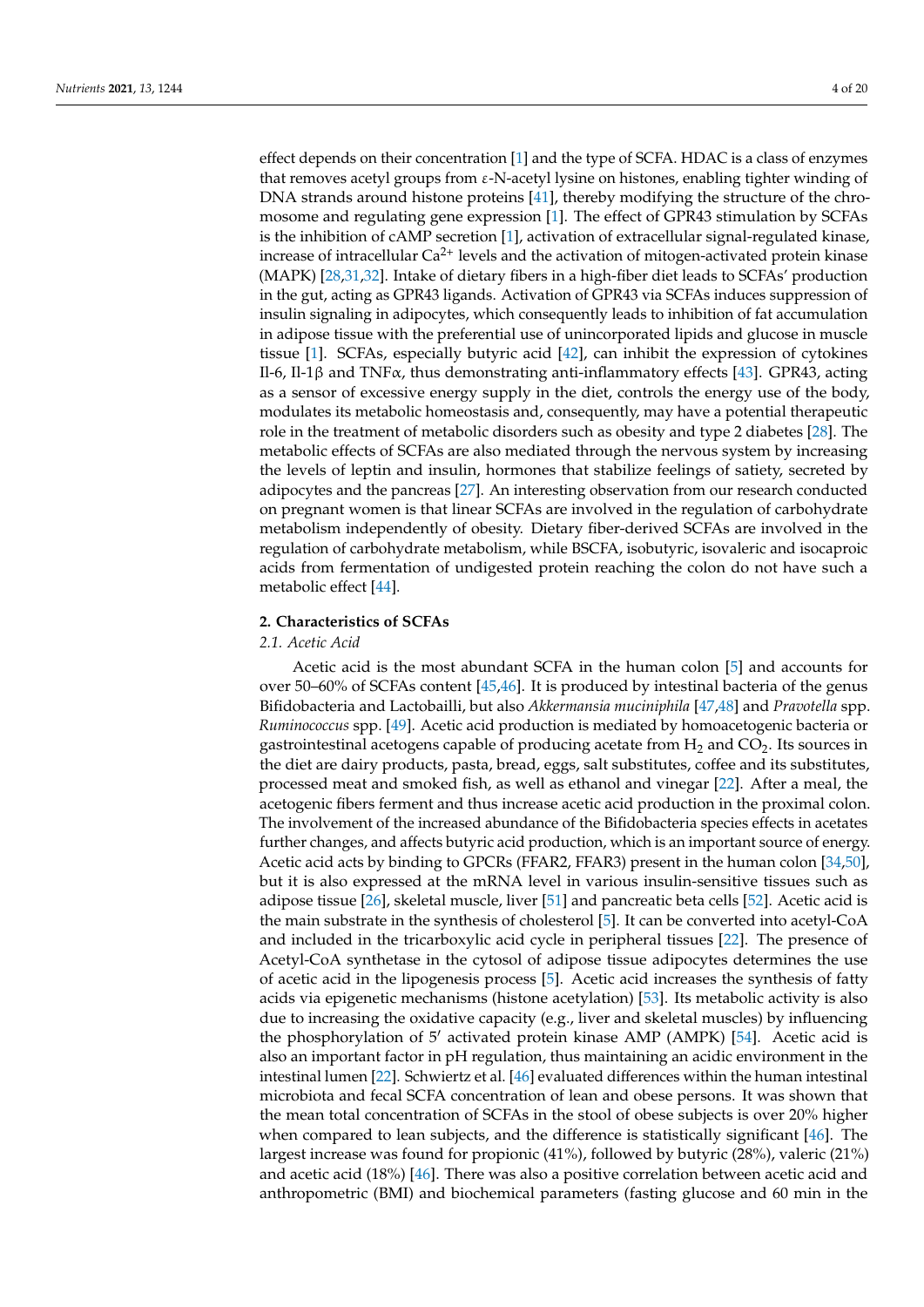OGTT test, as well as insulin and HbA1c levels) in the group of overweight or obese (before pregnancy) pregnant women [\[44\]](#page-16-1).

# *2.2. Propionic Acid*

The main producer of propionic acid is bacteria of the genus Bacteroides, Fimicutes and Lachnospiraceae. The latter can also produce butyric acid, depending on the substrate. Although this SCFA is less understood, its activity is known to be associated with beneficial health effects. The clinical effect of propionic acid on the lipid metabolism manifests itself in the form of a reduction in cholesterol concentrations and a reduction in fat storage; it also has anti-cancer and anti-inflammatory activity. The participation of propionic acid in the process of cholesterol synthesis in the liver tissue was also previously demonstrated [\[5\]](#page-14-3). In a double-blind randomized trial, 20 women were given either 7.5 g of sodium propionic acid daily for a period of seven weeks or were supplemented with dibasic calcium phosphate (placebo). Although propionic acid supplementation did not lower total serum cholesterol, an increase in high-density lipoprotein cholesterol (HDL-C) concentrations and an improvement in glucose tolerance and insulin sensitivity were observed [\[5\]](#page-14-3). The inhibitory effect of propionic acid on gluconeogenesis may result from the activity of metabolic intermediaries, methymalonyl-CoA and succinyl-CoA, which are specific inhibitors of pyruvate carboxylase [\[5\]](#page-14-3). Propionic acid is synthesized by two pathways: the dicarboxylic acid pathway and the acrylate one. In the first way,  $CO<sub>2</sub>$  is bound to succinate, which is then decarboxylated, while in the second, lactate and acrylate are involved [\[5\]](#page-14-3). The increase in the level of propionic acid was positively associated with the plasma glucose concentration and HbA1 in the group of obese pregnant women, and with an increase in body weight and BMI in normal-weight women, both before and during pregnancy [\[44\]](#page-16-1).

## *2.3. Butyric Acid*

Butyric acid is produced by intestinal bacteria of the genus *Faecalibacterium prausnitzii*, *Eubacterium rectale* and *Roseburia* spp. [\[45\]](#page-16-2). Butyric acid, although produced in the smallest amount as compared to acetic acid and propionic acid, has a significant beneficial effect on cellular energy metabolism and intestinal homeostasis, being the main source of energy for colonocytes [\[55,](#page-16-12)[56\]](#page-16-13). The substrate for the production of butyric acid is dietary fiber, which undergoes two metabolic pathways as a result of bacterial fermentation. First, there is phosphorylation of butyryl-Coenzyme A (butyryl-CoA) to butyrylphosphate and then transformation to butyric acid by kinase [\[57\]](#page-16-14). In the next step, the CoA moiety of butyrylCoA is under the influence of the butyryl-CoA enzyme: Acetate CoAtransferase is converted via acetic acid to butyric acid and acetyl CoA [\[58\]](#page-16-15). The stimulating effect of butyric acid on the production of leptin in adipocytes and the induction of GLP-1 by L-cells of the intestine were demonstrated. It also influences the thermogenesis process and the increase in fatty acid oxidation [\[59\]](#page-16-16). An important role in modulating the immune and inflammatory response by influencing the release of cytokines and chemokines was also found [\[59\]](#page-16-16). Chang et al. [\[60\]](#page-16-17) demonstrated that butyric acid, by the inhibition of HDAC, inhibits the production of pro-inflammatory cytokines (IL-6 and IL-12) induced by endotoxin-induced Gram-negative bacteria—lipopolysaccharide (LPS), by way of GPCRs' independent pathway. It was demonstrated that in HeLa cell lines in colorectal cancer, butyric acid exhibits a stronger HDAC inhibitory activity compared to propionate [\[1\]](#page-14-0). The inhibitory effect of butyric acid on HDAC protease promotes the intensification of the H3 reaction of histone acetylation at the Foxp3 gene locus and induces Treg in the intestine [\[38](#page-15-22)[,39](#page-15-17)[,45\]](#page-16-2). Among SCFAs, butyric acid most strongly inhibits HDAC activity [\[45\]](#page-16-2), which thus promotes the inhibition of cell proliferation, induction of their differentiation or apoptosis. Finally, butyric acid has anti-carcinogenic properties. The anti-inflammatory effect of butyric acid is mediated by inhibiting the activation of a transcription factor, known as nuclear factor kappa-light-chain-enhancer of activated B cells (NF-κB) [\[61\]](#page-16-18). NFκB regulates the expression of many genes involved in the inflammatory process as well as immunity [\[61\]](#page-16-18). Butyric acid plays a key role in the downregulation of pro-inflammatory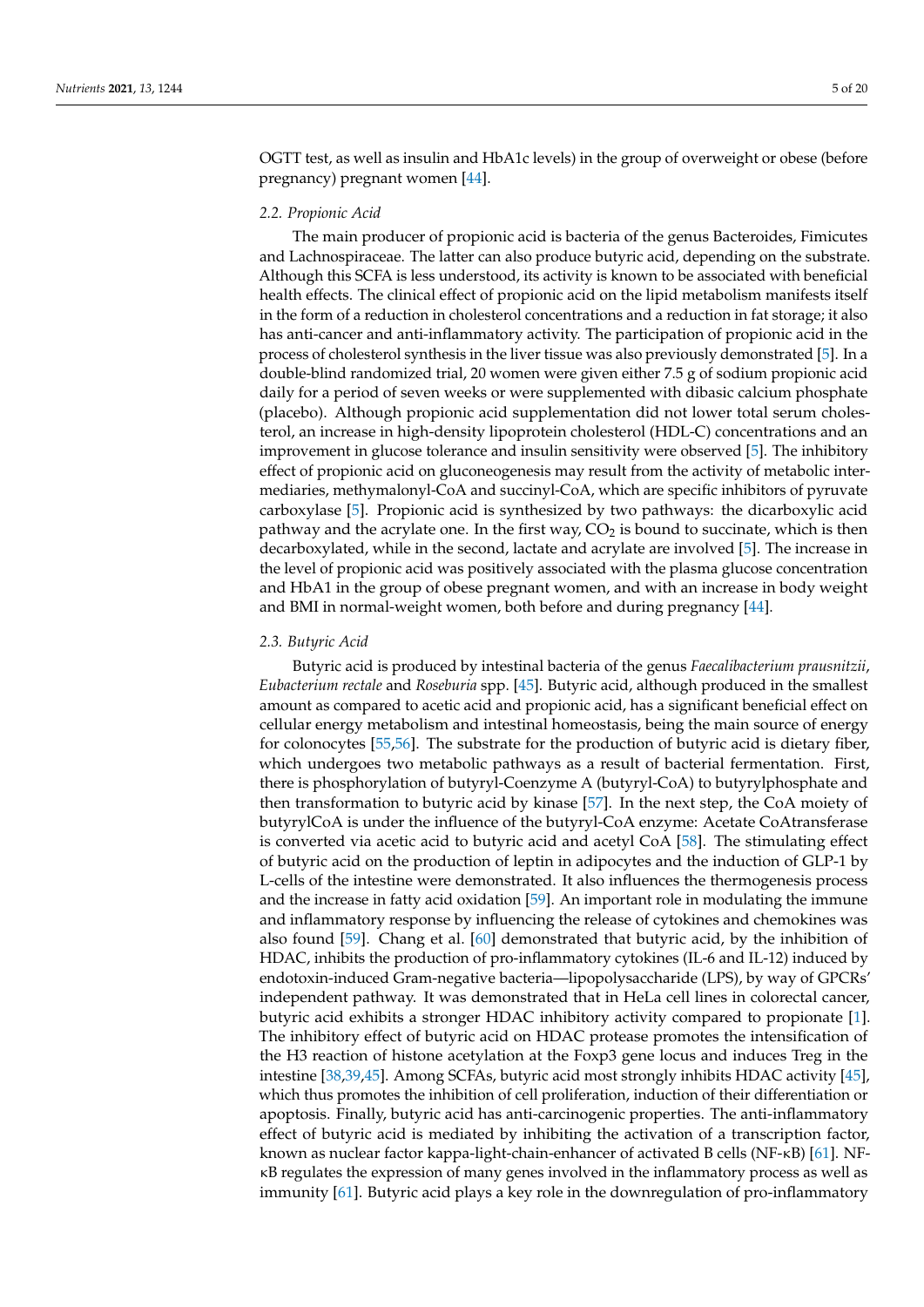effectors of lamina propria macrophages and determines the expression of cytokines in T cells [\[60,](#page-16-17)[62\]](#page-16-19). The absorption of SCFAs through the apical membrane of colonocytes occurs passively by diffusion in the case of the non-dissociated form or by active transport in the case of the dissociated form. Active transport occurs with the participation of two SCFAs' transporters: the human colonic monocarboxylate transporter (MCT) isoform 1 (MCT1), coupled with the transmembrane  $H^+$  gradient [\[63\]](#page-16-20), and the human solute carrier transporters, also known as the sodium-coupled monocarboxylate transporter (SMCT) [\[45\]](#page-16-2). In the case of butyric acid, the transport is mediated mainly through MCT in an acidic environment, with an optimal pH of 5.5 [\[60\]](#page-16-17). It is possible that butyric acid contributes to obesity by increasing the synthesis of lipids from acetyl-CoA or ketone bodies via the β-hydroxy-β-methylglutaryl-CoA pathway [\[64\]](#page-16-21).

#### *2.4. Uncommon SCFAs*

As the diversity of the gut microbiota increases, other SCFAs are produced, such as valeric and caproic acid, and branched SCFAs: isobutanoic, isovaleric and isocaproic acid, which is considered a marker of colonization with Clostridium difcile strains [\[65\]](#page-16-22). There are few reports on the role and metabolic pathways of long-chain and branched SCFAs during pregnancy. The concentration of propionic and linear caproic acids may be an important critical point in maintaining lower anthropometric parameters during pregnancy, because in the group of obese pregnant women, statistically significantly higher concentrations of propionic acid and a reduced content of caproic acid were demonstrated compared to the control group [\[44\]](#page-16-1). In the above study, a tendency of reduction in the concentration of linear valeric acid in the group of obese pregnant women was also observed. Stool concentrations of some uncommon SCFAs in children aged 1 (*n* = 139) and 4 (*n* = 53) varied and were shown to be associated with food allergy occurrence. The observed decrease in fecal acetic and propionic acids concentrations in the period from 14 years of age was accompanied by an increase in valeric acid concentrations, while the concentrations of iso-butyric, valeric and iso-valeric acids at four years of age showed an inverse relationship with the development of food allergies [\[66\]](#page-16-23). It was demonstrated that valeric acid, together with propionic and butyric acid, inhibits the inflammatory process by inhibiting both NF-κB transactivation and interleukin-8 secretion [\[67\]](#page-16-24).

#### **3. Changes in the Intestinal Microbiota during Pregnancy**

Dietary fiber provided with the diet plays a key role in shaping the human microbiome. The lack of presence of adequate enzymes acting on the carbohydrates in the upper gastrointestinal tract determines the fermentation processes in the lower intestine [\[68\]](#page-17-0). The adult human gut is colonized by at least 1800 genera and approximately 15–36,000 species of bacteria. The majority of all isolated microorganisms (94–98%) belong to four groups of bacteria: Firmicutes (64%), Bacteroidetes (23%), Proteobacteria (8%) and Actinobacteria (3%). The remaining (about 2%), although not numerous, constitute a group of very diverse taxonomies [\[69\]](#page-17-1). Pregnancy has been shown to influence the composition of the maternal gut microbiome, which differs in the first and third trimester of gestation [\[70\]](#page-17-2). Undigested in the upper gastrointestinal tract, carbohydrates from dietary fiber pass intact to the large intestine, where they are fermented by the anaerobic microbiota [\[45\]](#page-16-2). A plant-based diet has a particularly beneficial effect on the development of microbiota, where the low content of saturated fatty acids and high polyunsaturated fatty acids concentrations have a positive effect on the lipid profile [\[71\]](#page-17-3). During the first trimester of pregnancy, the composition of the gut microbes is similar to that of healthy, non-pregnant women. However, from the first to the third trimester, the composition of the intestinal microflora changes significantly [\[72\]](#page-17-4). The intestinal microflora in women in the third trimester of pregnancy show higher proportions of phylum Proteobacteria strains associated with inflammation [\[70\]](#page-17-2). Between the first to the third trimester, the number of Bifidobacteria, Proteobacteria and lactic acid-producing bacteria increases, while the number of butyrate-producing bacteria is decreased [\[70\]](#page-17-2). In studies in mice implanted with intestinal microflora from women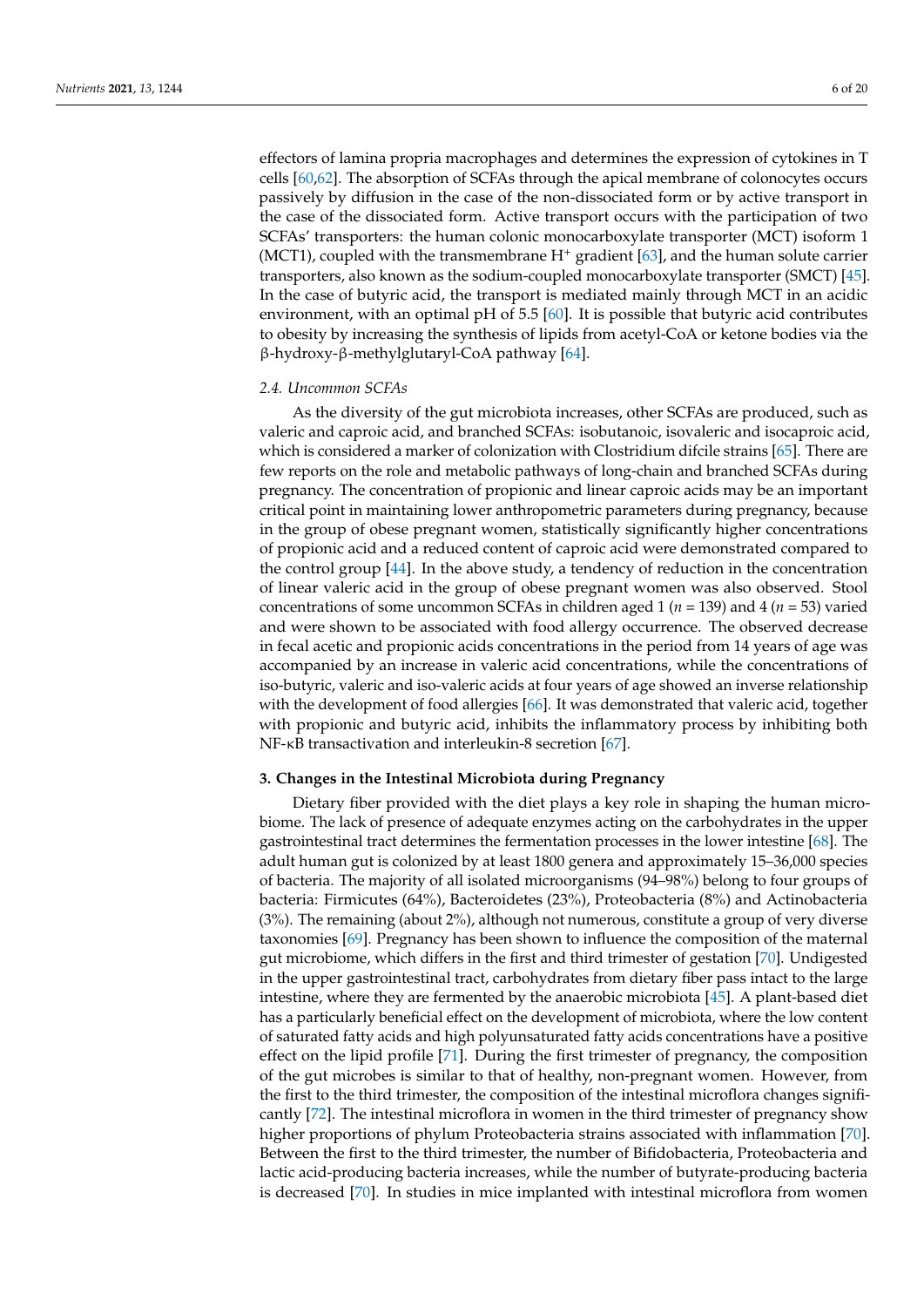in the third trimester of gestation, increases in body weight and insulin resistance were observed, reflecting the diabetogenic changes observed in pregnant women. The above results may indicate that changes in the intestinal microflora during pregnancy contribute to the occurrence of metabolic changes characteristic of pregnancy, with an increase in inflammatory markers and energy content [\[70\]](#page-17-2). One of the proposed mechanisms by which the intestinal microflora influences the weight gain of a pregnant host woman is increased glucose and fatty acid absorption, increased secretion of adipocytic factor in the fasting state, induction of catabolic pathways and stimulation of the immune system [\[70\]](#page-17-2). The essential changes in the gut microbiota during pregnancy include an increase in the number of bacteria and profound modifications to the composition of the gut microbiota, mainly in late pregnancy [\[70\]](#page-17-2). The evolution of changes in the microbiome in pregnancy includes an increased abundance of Actinobacteria and Proteobacteria phyla strains, as well as a reduction in individual bacterial diversity [\[70\]](#page-17-2). The persistence of microbiotainduced changes in the composition of various factors (dysbiosis) may be associated with detrimental long-term effects, leading to diseases such as obesity, enteritis, diabetes and metabolic syndrome in the host organism and offspring [\[73\]](#page-17-5). It is possible that human intestinal microflora play a role in the regulation of nutrient metabolism, and dysbiosis may be associated with an increased acquisition of energy resources [\[74\]](#page-17-6).

### **4. Change in SCFAs Content during Pregnancy**

During pregnancy, the gut microbiome changes in women with diet-induced obesity. Intestinal dysbiosis is accompanied by inflammatory processes and, consequently, altered levels of SCFAs and the expression of receptors through which they exert their metabolic actions. Maternal microbial populations show statistical differences between obese and lean individuals [\[75\]](#page-17-7). In obese individuals, a reduction in the number of bacteria of the genera Clostridiales, Ruminococcaceae and Lachnospiraceae, which mainly produce butyrate, is most evident. Assessment of SCFAs' concentration in the cecum has shown that pregnancy increases the abundance of acetic and propionic acid, and also tends to increase the levels of butyric and caproic acid [\[76\]](#page-17-8). Acetic acid has been found to be the dominant SCFA in both pregnant women and their infants [\[77\]](#page-17-9). The highest concentrations of acetic acid were observed in infants aged three months, while the lowest were observed after 12 months [\[78\]](#page-17-10). Increased maternal serum SCFAs' levels may positively affect maternal weight gain, glucose metabolism and levels of various metabolic hormones [\[78\]](#page-17-10). Serum acetic acid levels were also shown to be associated with maternal weight gain and maternal adiponectin levels, while serum propionate levels negatively correlated with maternal leptin levels [\[78\]](#page-17-10). Adipokines (adiponectin and leptin), as adipocyte-specific hormones, play an important role in the metabolic response during pregnancy, contributing to the regulation of satiety, insulin resistance and, consequently, obesity [\[79\]](#page-17-11). SCFAs are active at the cellular level by increasing free fatty acids' oxidation, mitochondrial activity in muscle and brown adipose tissue [\[80\]](#page-17-12). In the physiological conditions, one of the mechanisms by which the body is protected against lipid overload and diet-induced obesity is elevated FIAF levels [\[81\]](#page-17-13). FIAF inhibits the action of lipoprotein lipase (LPL), the enzyme responsible for energy storage in the form of fat [\[82\]](#page-17-14). Blocking the expression of this factor by abnormal gut microflora may therefore promote fat storage through increased LPL activity. Acetic acid supplementation in a mouse model showed an effect on the immune system of fetuses, with increased production of CD4+ T cells after birth, increased expression of protein forkhead box P3 (Foxp3) and protection of specialized thymic epithelial cells with expression of the autoimmune regulator (AIRE) gene, which is necessary for autoimmune regulation and the formation of Treg cells in early life [\[83\]](#page-17-15). Among the SCFAs that influence the epigenome, butyric acid in particular is recognized as a potent inhibitor of histone deacetylase [\[84\]](#page-17-16). Butyric acid exhibits anti-inflammatory activity by promoting Treg cell differentiation and increasing histone H3 acetylation, which corresponds to increased Foxp3 mRNA expression. Expression of Foxp3 is a key element in the regulatory function of CD25 (+) T cells in mice [\[85\]](#page-17-17). In pregnant mice, supplementation with butyric acid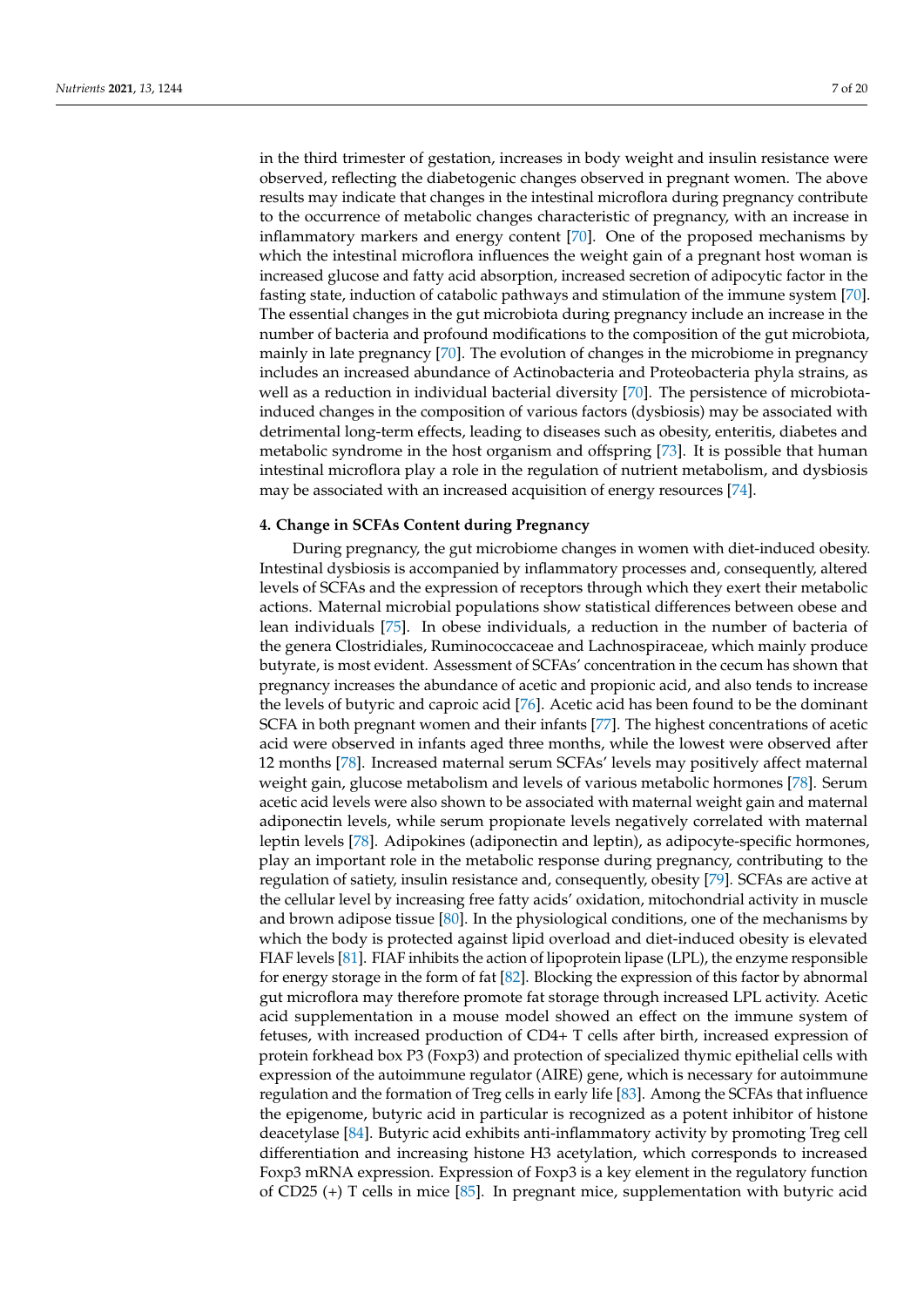was associated with a decrease in maternal pro-inflammatory factors TNF $\alpha$  and IL-1 $\beta$ , as well as weight gain and an increase in blood glucose, insulin, triacylglycerol and cholesterol levels [\[86\]](#page-17-18). Dietary butyric acid supplementation alleviated obesity caused by a high-fat diet and decreased pancreatic beta cell dysfunction, which was manifested by increased insulin storage, beta cell size, their mass and accelerated apoptosis [\[86\]](#page-17-18). Obesity in pregnancy is not only accompanied by decreased production of butyrate, but also of Beta defensin 3, which significantly changes the properties of the intestinal barrier. The effect of butyrate on the intestinal barrier is through the transcriptional regulation of tight junctions protein claudin-1, the induction of occludin and the redistribution of zonulin-1 in cell membranes [\[87\]](#page-17-19). It was shown in mice that propionate entering the fetal circulation in the embryo mediates not only the control of insulin levels through GPR43 signaling, but also influences the development of the sympathetic nervous system through GPR41 signaling [\[88\]](#page-17-20). In mice, SCFAs, in particular propionate, influence the embryo development via receptors GPR41 (development of the nervous tissue and the heart's conduction system) and GPR43 (development of the enteroendocrine system and pancreatic beta cells). Propionic acid can be a source of energy through its use in the synthesis of lipids and glucose. The presence of uteroplacental GPR41 and GPR43 receptors and their role in inflammatory processes during pregnancy and delivery may be the pathway by which SCFAs influence fetal metabolic programming [\[89](#page-17-21)[,90\]](#page-17-22). It was shown in an animal model (mice) that exogenously supplemented SCFAs reduce hepatic fat reserves and inhibit the expression of genes related to lipid synthesis [\[91\]](#page-17-23). The energy resources of a pregnant woman are modulated, inter alia, by exogenous food consumption and de novo synthesis of lipids and glucose from SCFAs (Figure [1\)](#page-8-0). In an animal model, SCFAs from the maternal gut microbiota were sensed via GPR41 and GPR43 receptors in the fetus in sympathetic nervous tissue, gastrointestinal tract and pancreas [\[88\]](#page-17-20). Obesity in pregnancy promotes pro-inflammatory TLR signaling and induces pro-inflammatory macrophages in placental tissue. As a consequence, there is placental hypoxia and a pro-angiogenic reaction with an increase in the level of immunoreactive proteins such as VEGF (vascular endothelial growth factor) and CD31 (cell adhesion molecule-1). The above changes in placental function in obese pregnant individuals affect the fetal functions and further newborns' metabolic programming, who are at higher risk of IR, diabetes mellitus and fatty liver disease [\[14\]](#page-14-12). The inflammatory processes observed in the placenta of pregnant obese animals—hypoxia increased vascular density, reduced placenta maturity significantly impair its nutritional function, which determines the impaired metabolic development of the fetus. An additional factor impairing the fetal energy metabolism are the changes in the fetal liver function observed in maternal obesity. In an animal model (female mice), decreased hepatic transcripts of the enzymes pyruvate carboxylase and phosphoenolpyruvate carboxykinase [\[75\]](#page-17-7) were found. Thus, fetal metabolic programming results from changes in the levels of key liver enzymes and transcription factors that regulate fetal gluconeogenesis.

Changes in diet, obesity and excessive weight gain are associated with changes in the gut microbiome. Therefore, bacteria-released lipopolysaccharides and subsequent endotoxemia lead to dysbiosis. The inflammatory process is activated with the release of pro-inflammatory cytokines. Changes in the SCFAs' synthesis proportions occur. Acetate, absorbed by liver cells, leads to lipogenesis, while stimulating the food intake. In contrast, propionate and butyrate show protective features against diet-induced obesity. Under normal conditions, SCFAs inhibit insulin signaling in adipocytes, reducing fat storage. Energy homeostasis is regulated by FFAR receptors. FFAR-mediated stimulation of GLP-1 and PYY secretion by SCFAs leads to a reduction in insulin secretion. Lipids and carbohydrates stimulate the secretion of PYY, the main factor suppressing appetite after a meal, and GLP-1, which stimulates insulin secretion to prevent peri prandial increases in glycaemia. A maternal high-fat diet, obesity, abnormal SCFAs proportions, hyperglycemia, hyperinsulinemia, IR and hyperlipidemia lead to increased transplacental lipid and glucose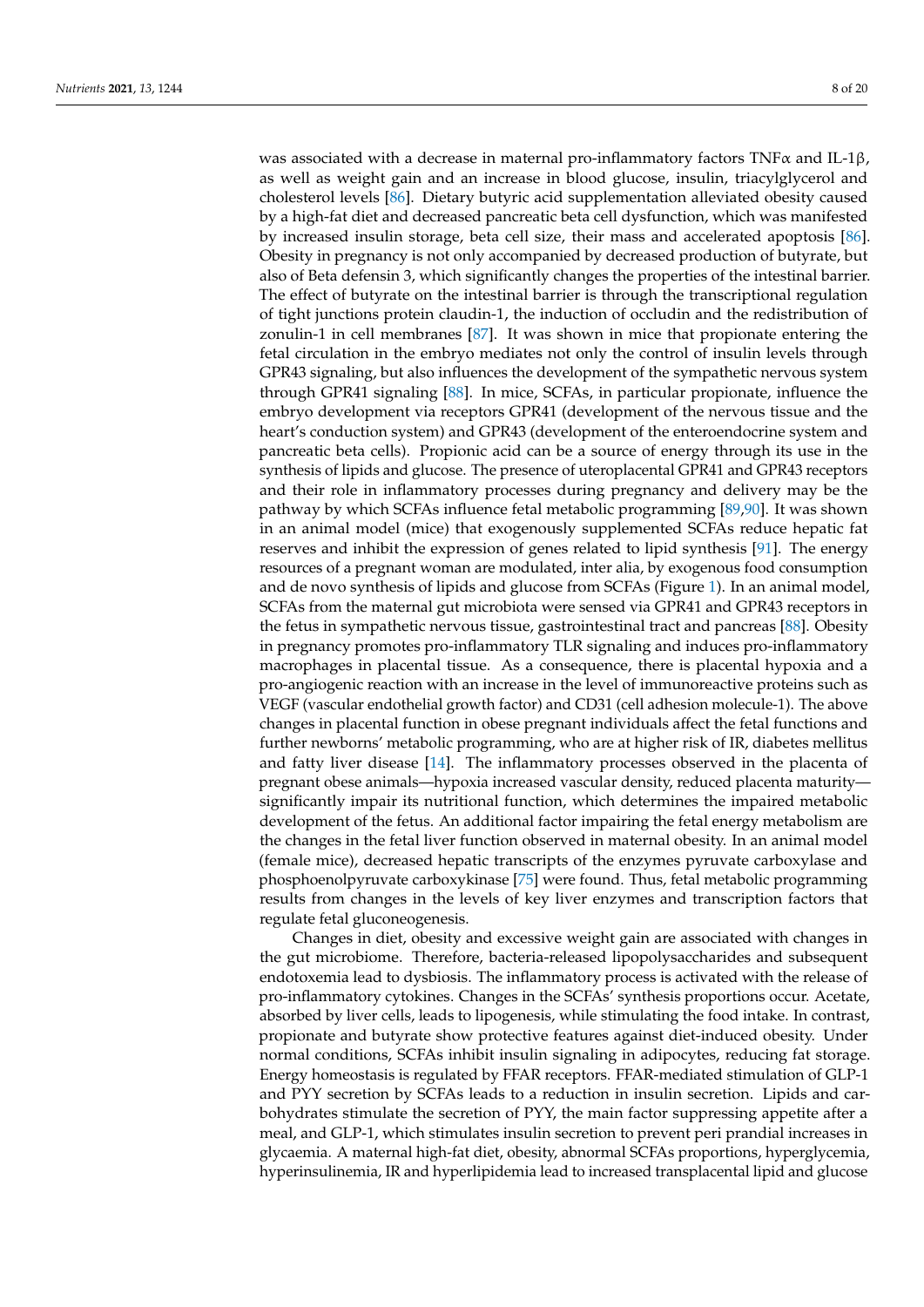<span id="page-8-0"></span>

transport, triggering inflammatory stress and beta-oxidation in the fetus. As a result, fetal lipogenesis and fat accumulation induce symptoms of metabolic syndrome in neonate.

tor; Bas—bile acids; GDM—gestational diabetes mellitus; PIH—pregnancy induced hy-pertension; GLP-1—glucagon-like peptide-1; PYY—peptide YY; ROS—reactive oxygen species. **Figure 1.** The influence of changing the microbiome and their metabolites on the metabolism of a pregnant woman. IR—insulin resistance; SCFAs—short-chain fatty acids; FFAR—free fatty acid recep-

#### diabetes mellitus; PIH—pregnancy induced hy-pertension; GLP-1—glucagon-like peptide-1; PYY—peptide YY; ROS— 5. Association of SCFAs with Hypertensive Disorders and Diabetes Complicating **Pregnancy**

# Changes in diet, obesity and excessive weight gain are associated with changes in the *5.1. The Role of SCFAs in Arterial Hypertension*

Hypertension (HA) is shown to be clearly related to obesity. Obesity is affected by the composition of the gut microbiome alteration, which may also contribute to hypertension and its complications, potentially by an increase in the concentration of low-grade inflammation response, altering endothelial function, which can impact the host's blood intake. In contrast, in contrast, in contrast, in contrast, in contrast, in contrast, in contrast, in contrast, in contrast, in contra pressure [\[92\]](#page-18-0). Another mechanism by which a disturbed gut microflora can influence blood pressure is the synthesis of hethormal similars ading in the autonomic hervolds system, by<br>bacteria belonging to the Streptococcus, Escherichia, Lactobacillus and Bifidobacterium energy backet and straing to the strep receptors. For the mediated strains and structure strains [\[93\]](#page-18-1). Shifting the proportions of these bacteria, which alter the production of SCFAs, ecrease proposition by Scratting the proposition of states theorem, where all promotion of the secretion. The promotion of the development of HA, as demonstrated by studies in an animal model (Dahl rats) [\[94\]](#page-18-2). A negative correlation between Bacteroides and blood pressure, body weight and fat mass was previously reported [\[90\]](#page-17-22). The host's inflammatory reaction in response to changes in the gut micro-biota alters endothelial function, which can affect the host's blood pressure. In studies on rats with HA, the gut microbiota had a decreased Bifidobacteria abundance and fewer SCFA-producing bacte-ria [\[92\]](#page-18-0). Moreover, the authors of this study observed quantitative (less quantity) and qualitative (less diversity) changes in the microbiome in HA individuals with a higher **5. Association of SCFAs with Hypertensive Disorders and Diabetes Complicating**  direct influence by vasodilating blood pressure, but also an indirect influence through the plasminogen activator inhibitor -1 (PAI-1). Under laboratory conditions, it was shown *5.1. The Role of SCFAs in Arterial Hypertension* that n-Butyrate leads to an increase in PAI-1 mRNA in human hepatocyte cultures [\[95\]](#page-18-3). sponse manifested by an increase in C reactive protein (CRP), which then induces PAI-1. In overweight and obese women, PAI-1 activity is found to be inversely proportional to serum adiponectin levels, regardless of visceral adipose tissue [\[96\]](#page-18-4). Significant correlations pressure is the synthesis of neurotransmitters acting in the autonomic nervous system, by ratio of Firmicutes to Bacteroidetes. SCFAs produced by bacteria may not only have a The impaired function of the vascular endothelium in HA induces an inflammatory re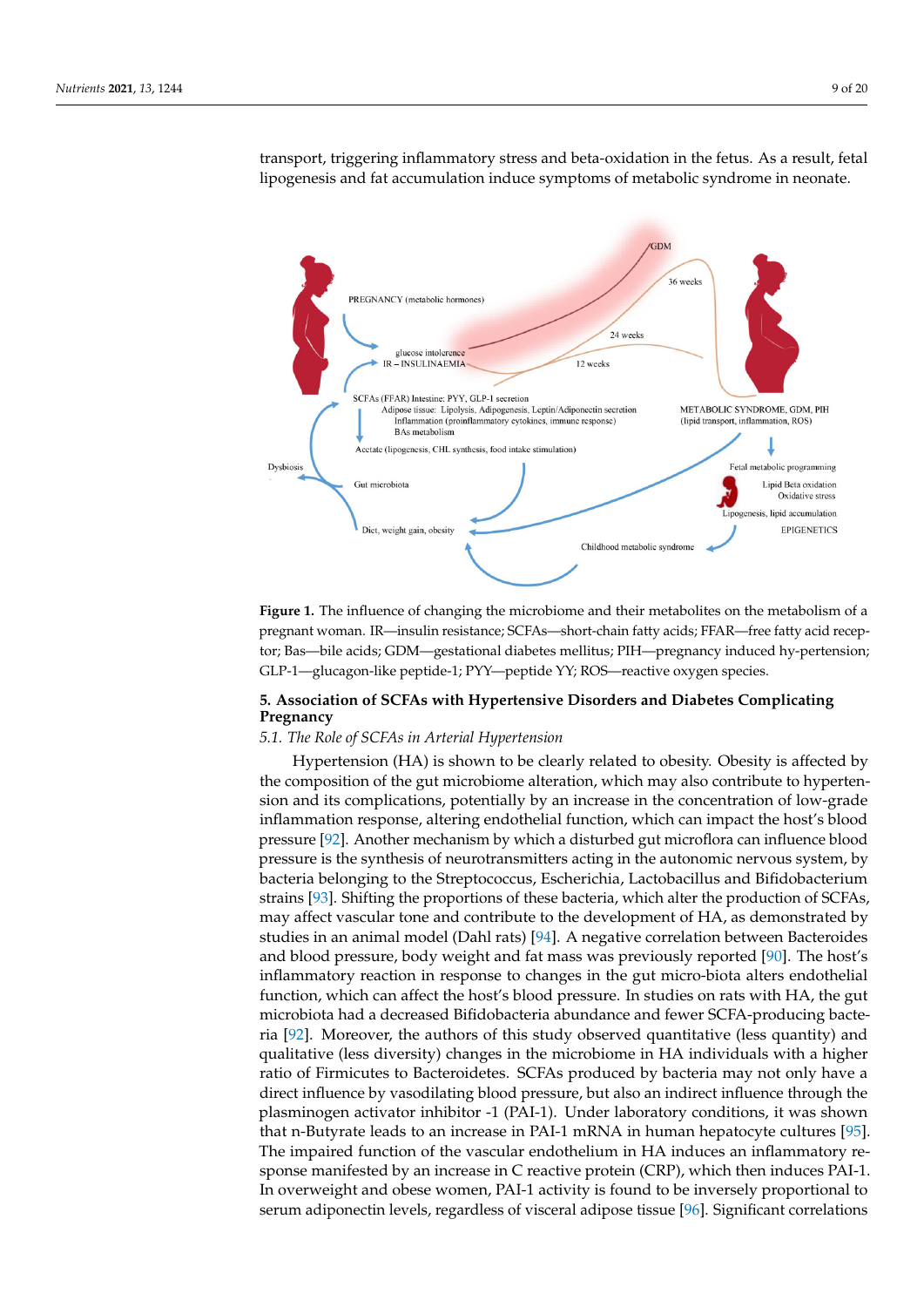between PAI-1 levels and lipoprotein subfractions indicate a relationship between PAI-1 and lipid metabolism in obesity [\[96\]](#page-18-4). There are strong, significant negative correlations between plasma PAI-1 concentrations and low-density lipoprotein, as well as between PAI-1 concentrations and high-density lipoprotein levels [\[97\]](#page-18-5).

### *5.2. The Associations of SCFAs with Hypertension in Pregnancy*

Similar observations were also reported in the group of pregnant women in whom increased arterial pressure, both systolic and diastolic, was associated with altered intestinal microflora composition and butyric acid production since the early course of pregnancy [\[95\]](#page-18-3). High blood pressure with signs of damage to another organ system (most often the liver and kidneys) beginning after the 20th week of gestation characterizes a pregnancy complication—preeclampsia (PE). PE is a disorder of widespread vascular endothelial malfunction and vasospasm, remaining a leading cause of maternal and neonatal mortality and morbidity. Although PE occurs in 4–5% of all pregnancies, its pathophysiology is not yet fully understood. Hu et al. [\[98\]](#page-18-6) found evidence of an association between low serum acetate and subsequent PE in a pregnancy cohort. The authors also demonstrated that the fetal immune consequences of PE are persistent, with visible reduction of thymus Treg frequency beyond infancy and into early childhood, suggesting a long-term implication of PE for immune function in offspring. It is possible that maternal gut microbiota may influence the pathogenesis of PE, while probiotic use may be associated with its reduced risk. A Mediterranean diet and a diet high in fiber promote SCFAs' production, resulting in a decrease in the incidence of PE [\[98\]](#page-18-6). Chang et al. [\[99\]](#page-18-7) found in patients with PE a significantly decreased GM diversity and altered GM abundance. In the PE group, they observed a decreased abundance of Firmicutes and increased abundance of Proteobacteria. Patients with PE had a lower abundance of *Blautia, Eubacterium\_rectale, Eubacterium\_hallii, Streptococcus, Bifidobacterium, Collinsella, Alistipes* and *Subdoligranulum*, and a higher abundance of *Enterobacter* and *Escherichia-Shigella*. The authors also concluded that butyrate significantly reduces the blood pressure in hypertensive pregnant women. This observation of direct blood pressure regulation by butyrate suggests its potential role as a therapeutic agent for PE. The increased blood levels of circulating PAI-1 as well as its increased placental expression were observed in pregnant women complicated by HA, including PE and HELLP syndrome (haemolysis, elevated liver enzymes, thrombocytopenia) [\[92,](#page-18-0)[100\]](#page-18-8). It is suggested that dietary SCFAs induce the endothelial peroxisome proliferator-activated receptor-γ (PPARγ)-dependent pathway of lipid metabolism. PPARγ plays an essential role in endothelial dysfunction prevention. PPARγ controls endothelial function and blood pressure homeostasis, and by contributing to maternal vascular adaptation, it provides information on how obesity and gestational diabetes may be related to pregnancy-induced hypertension and PE [\[101\]](#page-18-9). The interference with endothelial PPARγ may influence vascular dysfunction, inflammation and senescence via mechanisms involving oxidative stress, occurring in PE. Although there are many indications that the intestinal microflora and SCFAs are associated with hypertension, their impact on the course of hypertension in pregnancy and the prediction of PE remain unknown.

# *5.3. The Role of SCFAs in Diabetes Mellitus*

SCFAs play an important role in additional energy acquisition coming from undigested foods and in glucose homeostasis. Depending on the diet and the type of SCFA produced, different metabolic pathways are triggered through different receptors. SCFAs modulate host lipids and glucose metabolism through the GPR41 and GPR43 receptor junctions [\[102\]](#page-18-10). Although these receptors show over 40% structural similarity, they differ in their ligand binding specificity [\[103\]](#page-18-11). SCFAs also increase lipid storage capacity by inhibiting lipolysis mediated by activated GPR43 and thus reducing the concentration of free fatty acids in the blood serum [\[104\]](#page-18-12). SCFAs affect the lipid metabolism also by stimulating FIAF and facilitating adipogenesis. In response to the activation of GPR43, the Gi/o protein is stimulated, which activates intracellular signaling pathways, inter alia, inhibiting the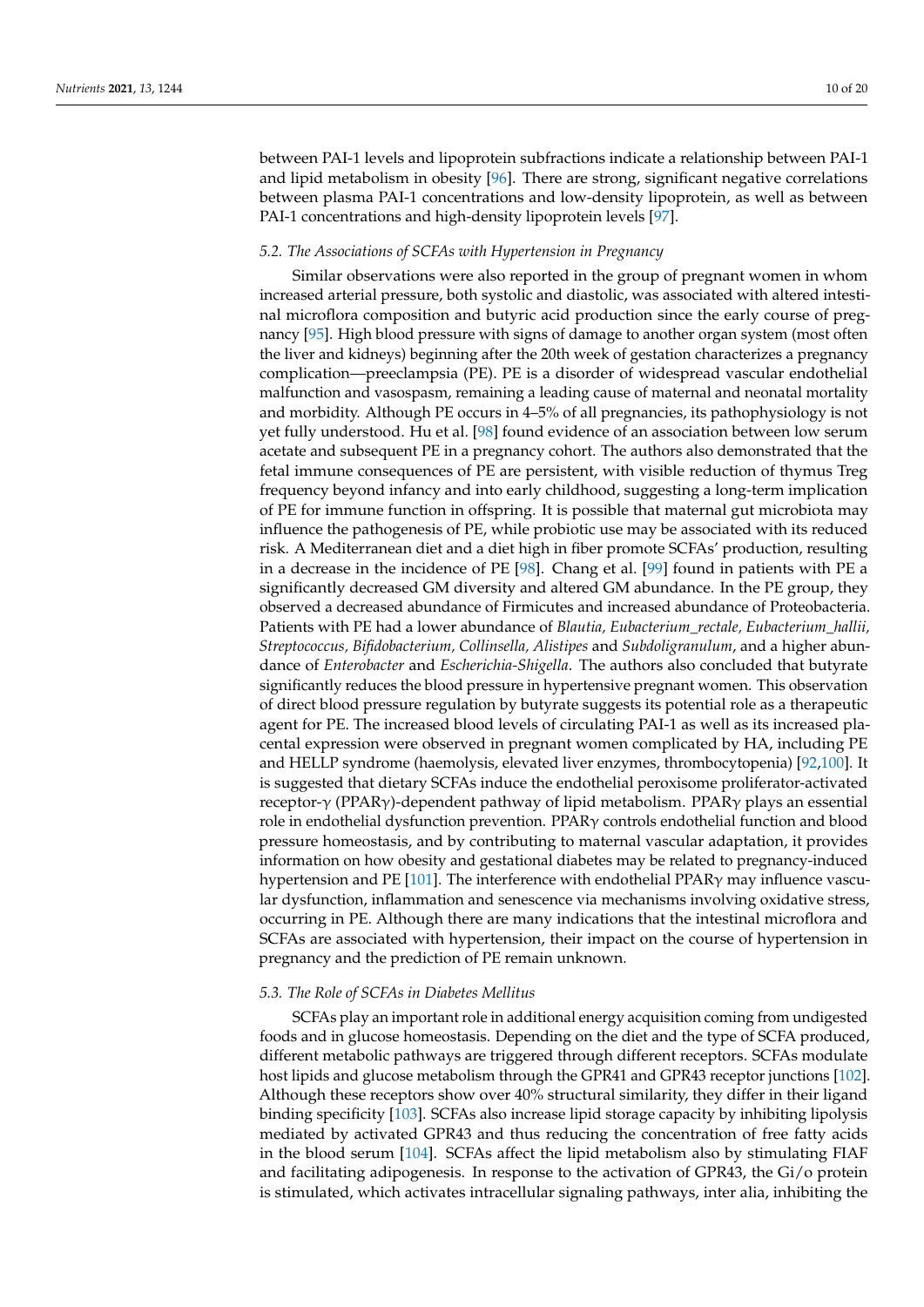production of adenylate cyclase [\[1\]](#page-14-0). SCFAs through GPR43 receptors mediate inhibition of the lipolysis process in primary human fat cells [\[32\]](#page-15-11). Activation of GPR43 by SCFAs, both in vitro and in vivo, increases the secretion of leptin, which facilitates the absorption of glucose in brown adipose tissue and muscles, and improves hepatic metabolism via Gamma aminobutyric acid and proopiomelanocortin in the hypothalamus [\[1\]](#page-14-0). Under the influence of SCFAs, increased glycogen storage and inhibition of the glycolysis process are also observed in these organs [\[105\]](#page-18-13). Propionate is the main substrate in the process of gluconeogenesis, while its inhibitory effect on fatty acid synthetase reduces lipogenesis, opposite to acetic acid and butyric acid, which enhance this process. At the endocrine level, SCFAs stimulate the secretion of glucagon-like peptide-1, which enhances insulin secretion and inhibits the release of glucagon in the pancreas [\[106\]](#page-18-14). In the studies of Qin et al. [\[107\]](#page-18-15), in the conditions of limited butyric acid synthesis, an increase in the transmembrane transport of sugars, branched-chain amino acids and the concentration of oxidative stress markers was shown, which suggests that depending on altered microbiota and dietary fiber fermentation, the produced SCFAs have an immunomodulatory effect and affect host energy metabolism. The authors have shown that patients (345 Chinese individuals) with type 2 diabetes had a moderate degree of intestinal dysbiosis, decreased numbers of some butyrate-producing bacteria and a concomitant increase in opportunistic pathogens, as well as decreased resistance to oxidative stress. The reduced amount of SCFAs from dysbiotic gut microbes in humans with diabetes can destroy the intestinal mucosa barrier, thereby increasing microbial translocation, ultimately promoting inflammatory responses [\[108\]](#page-18-16).

# *5.4. The Associations of SCFAs with Gestational Diabetes Mellitus*

The insulin resistance (IR) observed in pregnancy is the result of several factors such as obesity, physical inactivity, placental hormones and genetic and epigenetic changes. Under physiological conditions, IR facilitates the energy resources redirection from the mother to the developing fetus, while pathological maternal IR is associated with neonatal obesity [\[109\]](#page-18-17). Since the second half of pregnancy, the IR in organs (liver, adipose tissue and muscles) increases significantly and may reach a severe state, resulting in gestational diabetes mellitus (GDM) [\[110](#page-18-18)[,111\]](#page-18-19). One of the mechanisms that may explain pathological IR and the development of GDM in pregnancy is an unhealthy diet that changes the quantitative and qualitative resources of the gut microbiota, resulting in the formation of SCFAs that modulate energy metabolism and induce low-level inflammation [\[104\]](#page-18-12) (Figure [1\)](#page-8-0). GDM as an isolated disease as well as in combination with maternal overweight/obesity contributes to changes in the composition of intestinal microorganisms, their diversity and disturbed SCFA proportions [\[90\]](#page-17-22). These disorders are also seen in neonates and result in increased cytokine levels and changes in the early cytokine response of innate immune cells early in life [\[75](#page-17-7)[,112\]](#page-18-20). Considerable accumulation of macrophages in the placenta of obese pregnant women results in the production of pro-inflammatory cytokines and adipokines including interleukin-6, leptin, TNF-α, monocyte chemotactic protein 1 and TLR4 [\[113\]](#page-18-21). The inflammatory process in the placental tissue promotes the increased release of free fatty acids into the fetal circulation, disrupting its growth and development [\[113\]](#page-18-21). Microbiota disorders in gestational diabetes, especially in the second trimester, are so distinct and characteristic that they can be a predictor of GDM [\[114\]](#page-18-22). As the expression of FFAR2 gene is higher in the pancreatic inlets during pregnancy, the effect of SCFAs is more visible. In studies of the importance of GPCR signaling in pregnant mice, female FFAR2-deficient mice developed fasting hyperglycemia and impaired glucose tolerance through impaired insulin secretion compared to non-FFAR2-deficient mice. Increasingly, these relationships have not been observed in non-pregnant individuals [\[115\]](#page-18-23). A high-fat diet in women with GDM disrupts the intestinal microbiota, leading to the growth of butyrate-producing bacteria (mainly strains Firmicutes and Faecalibacterium), the excess of which leads to an increase in SCFAs production and exceeding the normal lipid capacity in adipose tissue, resulting in a positive energy balance [\[116\]](#page-18-24). SCFAs excess activates the glycolysis and gluconeogenesis pathways with inhibition of the insulin response in peripheral tissues, resulting in diabetes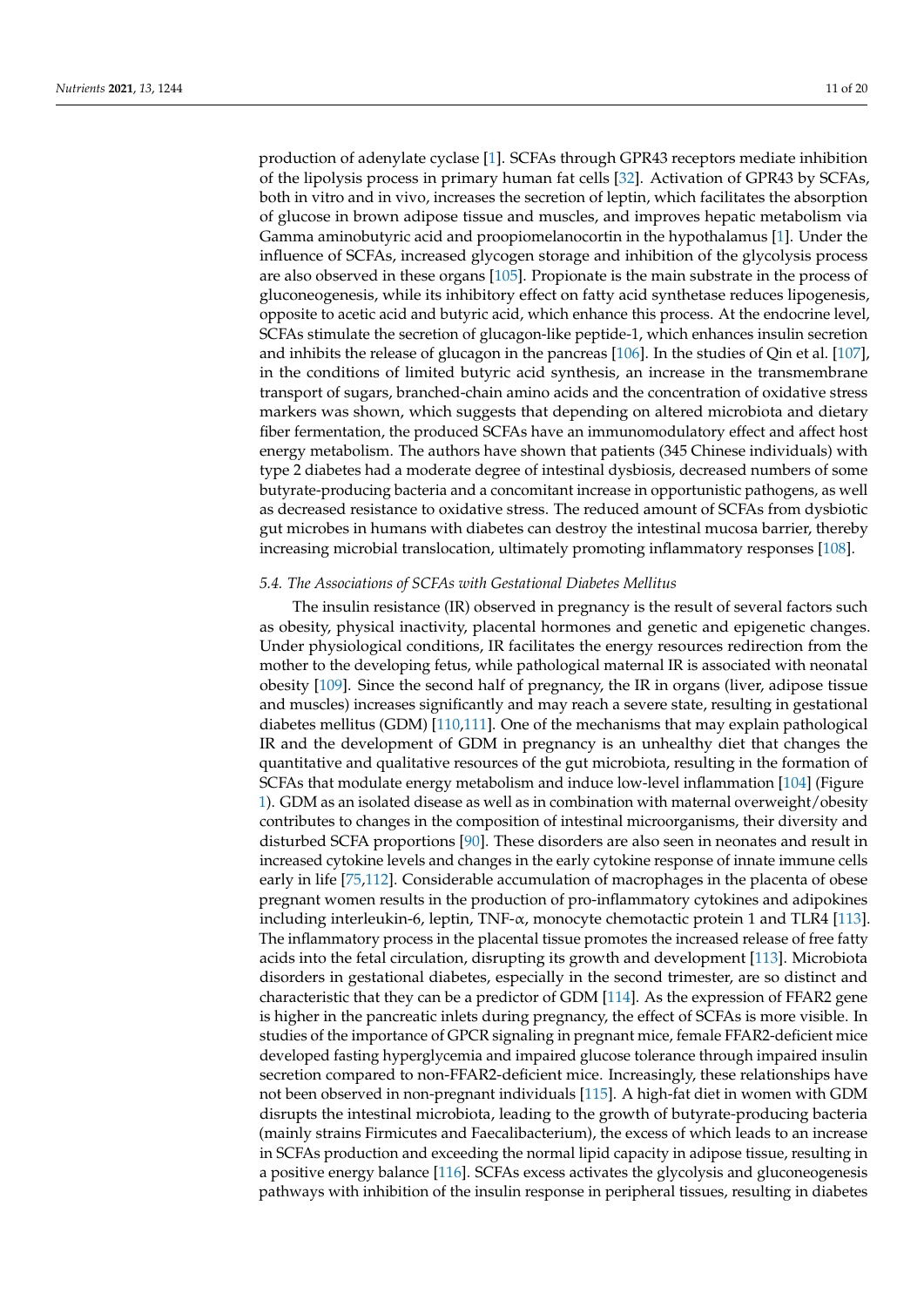mellitus. Insufficient lipid storage capacity in adipose tissue with a decrease in fatty acid oxidation and increased lipolysis leads to an increase in the concentration of FFA in the circulation, resulting in the storage of lipids in the liver and muscles. It was also shown that with the increase in the number of intestinal strains of the genus Collisella, the level of fasting insulin, C-peptide and triglycerides increases in obese or overweight women at 16 weeks of gestation [\[117\]](#page-18-25). The above data show that the type of diet, gut microbiome and regulation of carbohydrate and lipid metabolism may be linked by influencing the levels of metabolic hormones. In particular, serum acetate and propionate seem to be associated with multiple interrelated variables: gestational weight gain, maternal adiponectin levels, maternal leptin levels, neonatal length, and body weight [\[78\]](#page-17-10). The total amount of SCFAs is higher in obese compared to lean [\[46\]](#page-16-3), while obese treated individuals exhibit reduced fecal SCFAs [\[118\]](#page-19-0), suggesting that SCFAs regulate host carbohydrate and lipid metabolism and may contribute to the obesity phenotype. SCFAs can have an effect by enhancing glycolysis/gluconeogenesis pathways and inhibiting insulin signaling in peripheral tissues, resulting in hyperglycemia in pregnancy and diabetes. Dysregulation in carbohydrate metabolism (increased glycolysis/gluconeogenesis and decrease in fatty acid metabolism) are characteristic features for GDM [\[104\]](#page-18-12). Overall, the data collected so far suggest that SCFAs may improve insulin sensitivity and reduce the course of inflammatory reactions in several metabolic carbohydrate disorders. For this reason, short-chain fatty acids may be a breakthrough in their use in GDM therapy as novel therapeutics for gestational diabetes.

## **6. The Effect of SCFA on Lipid Metabolism**

Lipid metabolism is regulated, inter alia, by SCFAs, thanks to the supply of substrates for lipid synthesis [\[1\]](#page-14-0). Acetic and butyric acid are the main substrates for de novo lipogenesis due to their conversion to acetyl-CoA [\[119\]](#page-19-1). Coenzyme A is a universal carrier of acyl groups, participating in many enzymatic reactions at the crossing of anabolic and catabolic pathways of fats, sugars, amino acids and nucleotides. Thus, there are indications that SCFAs activate AMP-activated protein kinase (AMPK) [\[120\]](#page-19-2). AMPK activation induces signaling pathways and increases the expression of peroxisome proliferator-activated receptor-gamma coactivator-1 alpha (PGC-1-α) in adipose tissue and muscles responsible for regulating the transcriptional activity of many factors, including peroxi-some proliferator-activated receptor alpha (PPAR- $\alpha$ ). Activation of PPAR- $\alpha$  lowers the lev-el of triglycerides and is involved in the regulation of energy homeostasis, while  $PGC-1-\alpha$  plays a key role in the regulation of cellular energy metabolism [\[120\]](#page-19-2). The increase in PPAR-α expression is associated with a reduction in the triglyceride and FFA content. The systemic glucose and lipid homeostasis are also regulated by PPARγ. Depending on the product type, SCFAs influence the AMP/ATP ratio and the activation of AMPK in the liver and muscles, which has a regulatory effect on glucose and lipid metabolism. It has been proved that AMPK positively regulates the lipolysis process by influencing the hormone sensitive lipase (HSL) and adipose triglieride lipase (ATGL) [\[1\]](#page-14-0). On the other hand, the antilipolytic effect by inhibiting the phosphorylation activity causing inactivation of HSL in adipose tissue is evident in the conditions of reduced activity of protein kinase A (PKA) [\[121\]](#page-19-3). It has been shown that the antilipolytic activity of acetic acid is mediated, inter alia, by its action on HSL [\[1\]](#page-14-0). Propionate, in turn, induces intestinal lipolysis by reducing the intracellular content of triglycerides and enhancing the expression of lipolysis genes such as ATGL, HSL and lysosomal acid lipase due to the activation of AMPK phosphorylation and lysine-specific demethylase 1 [\[122\]](#page-19-4). HSL and ATGL have been found to be localized in syncytiotrophoblasts, endothelial cells and stromal cells as well [\[123\]](#page-19-5). AMPK regulates energy homeostasis at the cellular and whole organism level under stressful conditions. Dysfunction of AMPK correlates with many diseases such as cardiovascular disease, diabetes, inflammatory diseases, and cancer. In other studies, no significant differences in the concentrations of SCFA in the feces and serum in relation to cholesterol concentrations were found, while the concentrations of acetic acid in the feces correlated positively and propionic acid negatively with the levels of intermediate-density lipoprotein cholesterol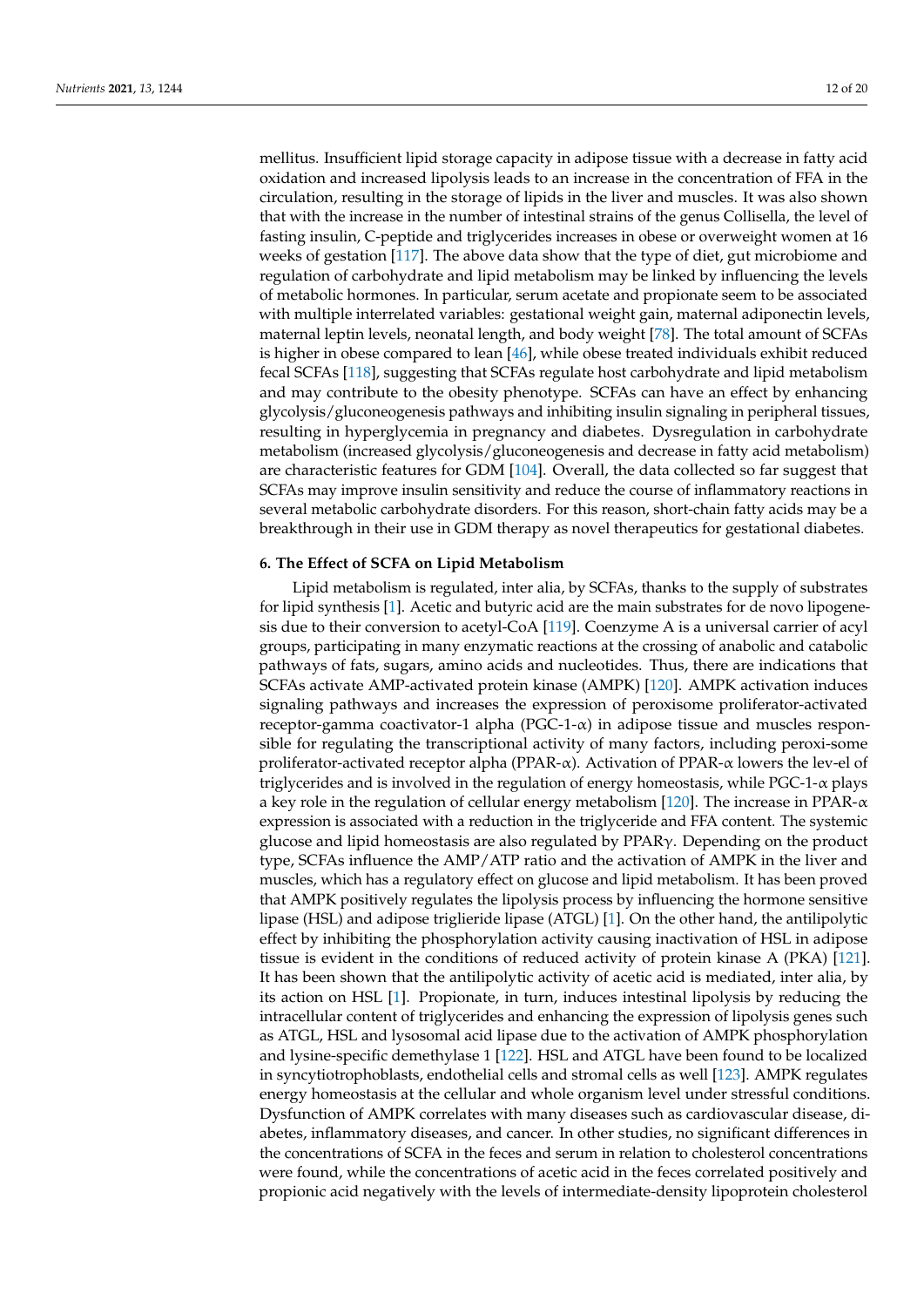(IDL-C) [\[124\]](#page-19-6). It has been shown that circulating acetic acid is associated with de novo lipogenesis and stimulation of hepatic cholesterogenesis, while propionic acid has an inhibitory effect [\[5,](#page-14-3)[125\]](#page-19-7).

# **7. The Effect of SCFAs on Lipid Metabolism and Obesity in Pregnancy**

The relationship of lipid metabolism with dysbiosis in pregnancy was demonstrated by the studies of Santacruz et al. [\[126\]](#page-19-8) who observed lower concentrations of Bifidobacterium and Bacteroides strains and higher concentrations of Staphylococcus, Enterobacteriaceae and *Escherichia coli* in obese pregnant women compared to the control group. At the same time, the increase in the entire bacterial population and the Staphylococcus number was associated with an increase in plasma cholesterol concentrations. In turn, increased concentrations of Bacteroides were associated with an increase in HDL-C and a decrease in triglycerides [\[126\]](#page-19-8). The above relationships indicate the participation of SCFAs in shaping the lipid metabolism in pregnancy. Although long-chain polyunsaturated fatty acids (LC-PUFA) play a key metabolic role during pregnancy [\[90\]](#page-17-22), SCFAs appear to be equally important for their role in inflammation as well as for obesity associated with proinflammatory adipose tissue status. Lipid metabolism and inflammation are found to be critical processes during pregnancy. It has been shown that maternal diet-induced obesity is associated with the reduction of genes encoding the tightly linked proteins claudin-1 and zonula occludens-1 (ZO-1) in the maternal intestine, which is the most important element in regulating intestinal permeability [\[87\]](#page-17-19). This observation suggests that in dietdependent obesity, SCFAs and their receptors, mainly GPR43, lose their protective effect on maternal gut barrier function. The metabolic effect of GPR43 is mediated through the regulation of energy accumulation and obesity. The presence of these receptors has been demonstrated in white adipose tissue (WAT), including subcutaneous tissue, perirenal, epididymal tissues and adipocytes [\[31\]](#page-15-10). In mice, a high fat diet-induced obesity (HFD) induces GPR43 overexpression in WAT, which is not observed in non-obese subjects [\[88\]](#page-17-20). SCFAs not only stimulate the adipogenesis process via GPR43 receptors but also inhibit (acetate) lipolysis in a concentration dependent manner [\[127\]](#page-19-9). In murine models, the lack of GPR43 induced obesity, while in individuals with overexpression of these receptors only in WAT, body weight was normalized [\[28\]](#page-15-7). GPR43-insulin pathway is therefore an important element of the regulation of the body's energy expenditure, where GPR43 may be a potential tool in the treatment of obesity and diabetes during pregnancy.

#### **8. Conclusions**

During pregnancy, short-chain fatty acids as products of bacterial metabolism are responsible for maintaining homeostasis in the woman's body, as well as influencing immune function and carbohydrate and lipid metabolism. SCFAs such as acetate, propionate or butyrate are of particular importance. The activity of SCFAs in the body's protective processes is manifested by inhibition of histone deacetylase activity and signal transduction through a set of free fatty acid receptors (GPCRs). Metabolic changes occurring during pregnancy contribute significantly to changes in the phylogenetic diversity of the gut microbiota, which differs in several stages of pregnancy.

Dysbiosis of the gut microbiome as a factor associated with metabolic changes, can result in elevated glucose levels and potentially gestational diabetes. Increasing insulin resistance during pregnancy, leading to impaired peripheral insulin signaling, may also be modulated by SCFAs. Women with gestational diabetes have different gut microbiota in late pregnancy compared to those without GDM. Knowledge of possible gut microbiotahost interactions in GDM may provide a potential therapeutic target for improving health outcomes in women with GDM and gut microbiota can serve as an early biomarker for GDM. In situations where lifestyle modification, diet, and exercise are ineffective, supplementation with multi-strain probiotics comprising Bifidobacterium and Lactobacillus can modulate the composition of the gut microbiota and maintain normal ratios of SCFAs concentrations, thus improving health outcomes.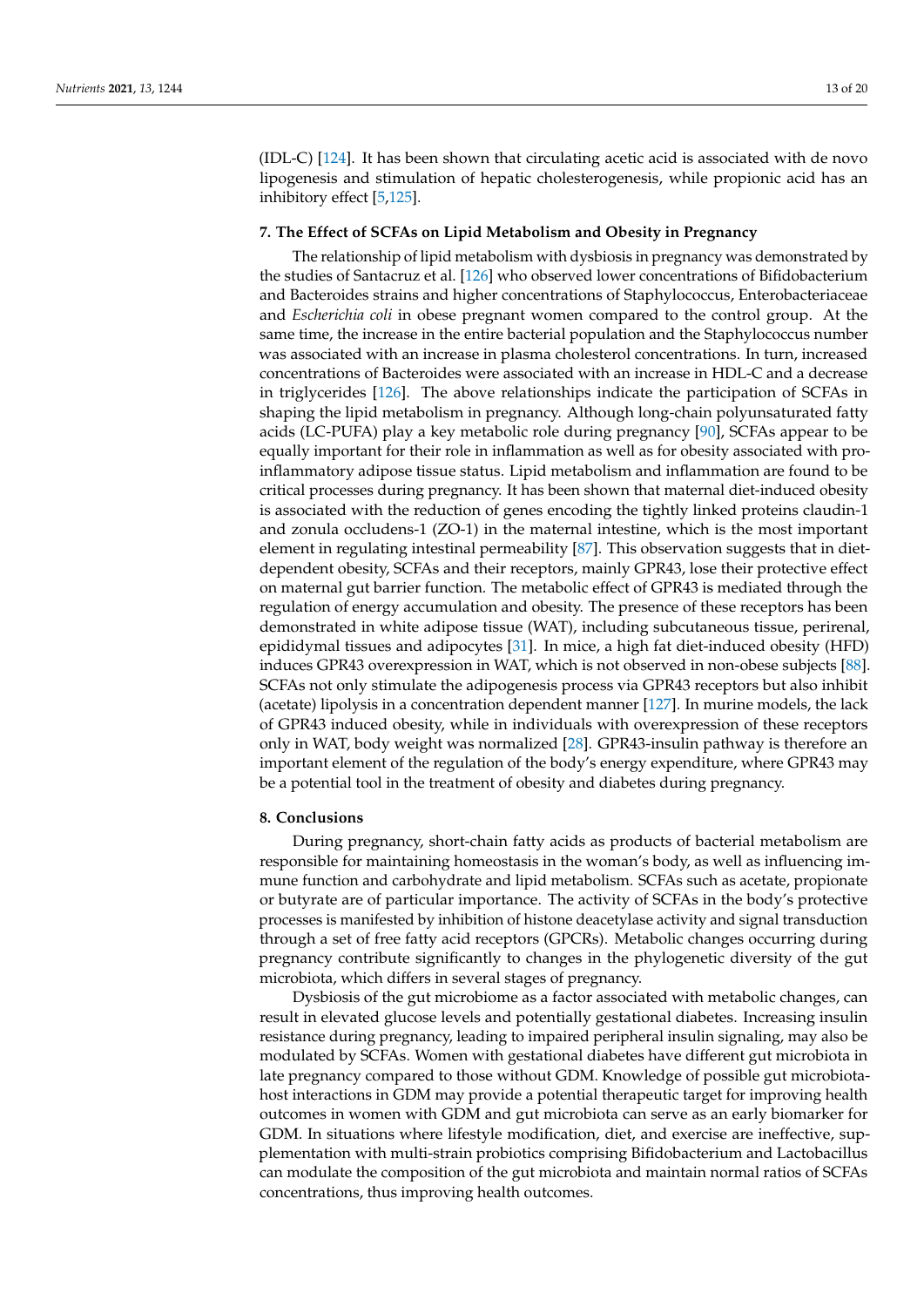The gut microbiota via SCFAs may regulate blood pressure both early and later in pregnancy. In overweight and obese pregnant women, butyrate produced by the intestinal microbiota may be of particular importance as its concentrations have been observed to negatively correlate with blood pressure and plasminogen activator inhibitor-1 levels. Diet-related overweight and obesity in pregnancy affect the structure of the intestinal microbiota in newborns via vertical transfer of the microbiota and/or its metabolites. The transplacental influence of maternal bacteria on the developing fetus occurs through various mechanisms, including transplacental transport of gut bacterial components, cytokine signaling, and immune programming through metabolites produced by gut bacteria. However, the role of gut bacteria and their metabolites in fetal development is still not fully understood.

The limitation of many studies conducted so far is the use of an animal model (rats, mice), which makes it difficult to relate their results to humans. Despite the evident association of SCFAs with maternal microbiota and metabolism during pregnancy, the above-mentioned relationships need to be confirmed in studies on a large group of humans with considering multifactorial influences.

### **9. Method: Analysis of the Available Literature**

Search strategy: This study is based on an analysis of available studies and articles (*n* = 2927) that focused on pregnancy and the metabolism of lipids and short chain fatty ac-ids. To this end, the international PubMed records database was searched, and other available sources found in the last 20 years. All articles  $(n = 128)$  collected through the e-search process used in this article were reviewed by at least two authors. Articles unrelated to the main topic, items duplicated in the databases (PubMed and others), conference summaries, articles written in a non-English language (*n* = 2778) were excluded from the analysis. In our review, only the current full-text studies looking at the relationship be-tween pregnancy, lipid metabolism and SCFA were considered. The study was conducted using a combination of the following keywords: "pregnancy", "lipids", "SCFA" in combination with "diabetes", "hypertension", "microbiota". In the case of duplicating information in publications, the ones that most contribute to the analyzed topic were selected. Flow diagram of literature search and selection process is shown below (Figure [2\)](#page-13-0).

<span id="page-13-0"></span>

**Figure 2.** Flow diagram of literature search and selection process. **Figure 2.** Flow diagram of literature search and selection process.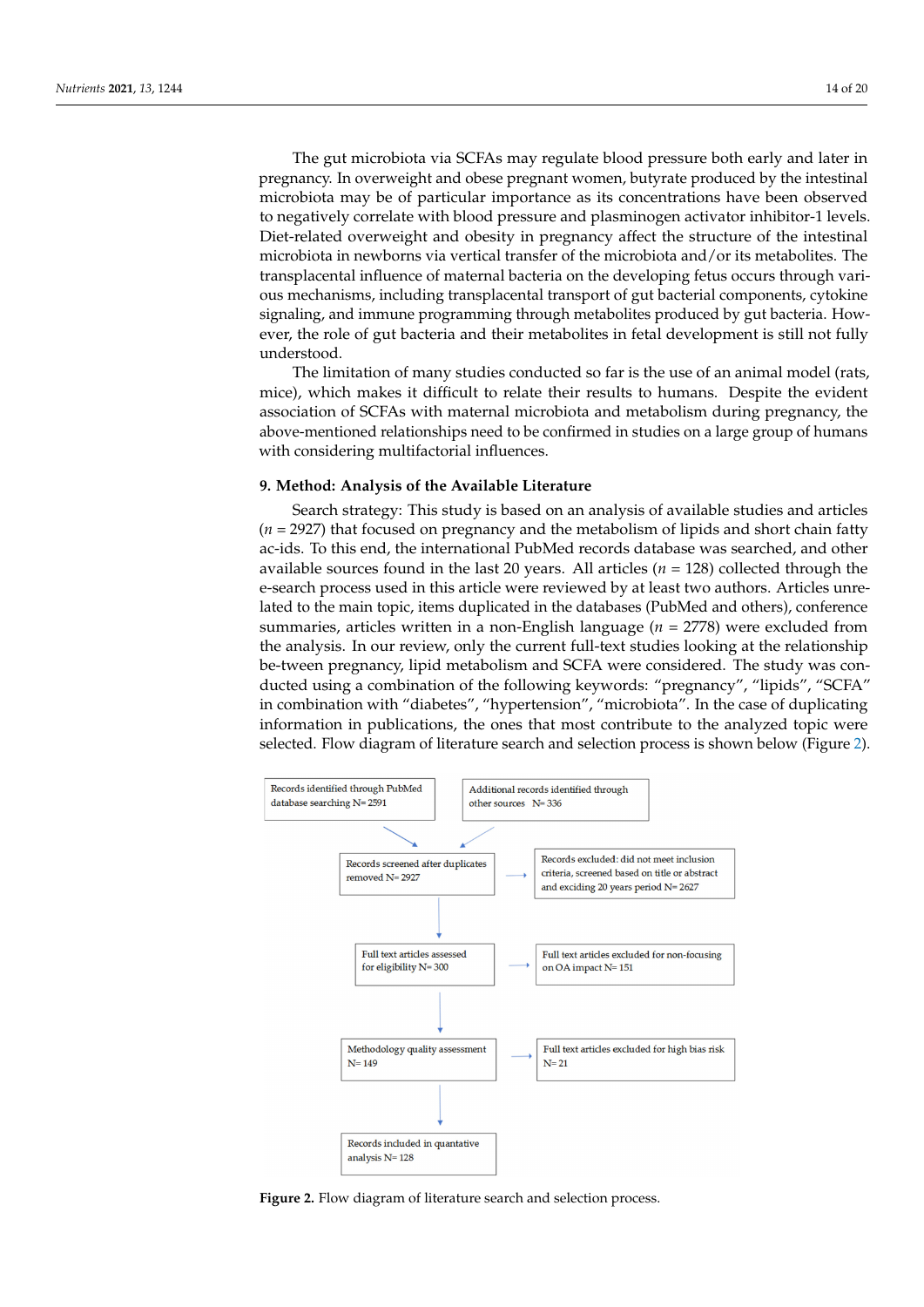**Author Contributions:** Conceptualization, M.Z. and M.S.; methodology M.Z. and M.S.; visualization M.Z. Writing-original draft preparation, M.Z. and M.S.; Writing—review and editing, M.Z. and M.S.; project administration, M.Z. and M.S.; Supervision, M.Z., M.S. and Z.C. funding acquisition, M.Z. and Z.C. All authors have read and agreed to the published version of the manuscript.

**Funding:** This research received no external funding.

**Institutional Review Board Statement:** Not applicable.

**Informed Consent Statement:** Not applicable.

**Data Availability Statement:** Not applicable.

**Conflicts of Interest:** The authors declare no conflict of interest.

#### **References**

- <span id="page-14-0"></span>1. He, J.; Zhang, P.; Shen, L.; Niu, L.; Tan, Y.; Chen, L.; Zhao, Y.; Bai, L.; Hao, X.; Li, X.; et al. Short-Chain Fatty Acids and Their Association with Signalling Pathways in Inflammation, Glucose and Lipid Metabolism. *Int. J. Mol. Sci.* **2020**, *21*, 6356. [\[CrossRef\]](http://doi.org/10.3390/ijms21176356)
- 2. Flint, H.J.; Bayer, E.A.; Rincon, M.T.; Lamed, R.; White, B.A. Polysaccharide utilization by gut bacteria: Potential for new insights from genomic analysis. *Nat. Rev. Genet.* **2008**, *6*, 121–131. [\[CrossRef\]](http://doi.org/10.1038/nrmicro1817)
- <span id="page-14-1"></span>3. Venegas, D.P.; De La Fuente, M.K.; Landskron, G.; González, M.J.; Quera, R.; Dijkstra, G.; Harmsen, H.J.M.; Faber, K.N.; Hermoso, M.A. Short Chain Fatty Acids (SCFAs)-Mediated Gut Epithelial and Immune Regulation and Its Relevance for Inflammatory Bowel Diseases. *Front. Immunol.* **2019**, *10*, 277. [\[CrossRef\]](http://doi.org/10.3389/fimmu.2019.00277)
- <span id="page-14-2"></span>4. De Vadder, F.; Kovatcheva-Datchary, P.; Zitoun, C.; Duchampt, A.; Bäckhed, F.; Mithieux, G. Microbiota-Produced Succinate Improves Glucose Homeostasis via Intestinal Gluconeogenesis. *Cell Metab.* **2016**, *24*, 151–157. [\[CrossRef\]](http://doi.org/10.1016/j.cmet.2016.06.013) [\[PubMed\]](http://www.ncbi.nlm.nih.gov/pubmed/27411015)
- <span id="page-14-3"></span>5. Wong, J.M.W.; De Souza, R.; Kendall, C.W.C.; Emam, A.; Jenkins, D.J.A. Colonic Health: Fermentation and Short Chain Fatty Acids. *J. Clin. Gastroenterol.* **2006**, *40*, 235–243. [\[CrossRef\]](http://doi.org/10.1097/00004836-200603000-00015) [\[PubMed\]](http://www.ncbi.nlm.nih.gov/pubmed/16633129)
- <span id="page-14-4"></span>6. Macfarlane, S.; Macfarlane, G.T. Regulation of short-chain fatty acid production. *Proc. Nutr. Soc.* **2003**, *62*, 67–72. [\[CrossRef\]](http://doi.org/10.1079/PNS2002207) [\[PubMed\]](http://www.ncbi.nlm.nih.gov/pubmed/12740060)
- <span id="page-14-5"></span>7. Windey, K.; De Preter, V.; Verbeke, K. Relevance of protein fermentation to gut health. *Mol. Nutr. Food Res.* **2011**, *56*, 184–196. [\[CrossRef\]](http://doi.org/10.1002/mnfr.201100542) [\[PubMed\]](http://www.ncbi.nlm.nih.gov/pubmed/22121108)
- <span id="page-14-6"></span>8. Aguirre, M.; Eck, A.; Koenen, M.E.; Savelkoul, P.H.; Budding, A.E.; Venema, K. Diet drives quick changes in the metabolic activity and composition of human gut microbiota in a validated in vitro gut model. *Res. Microbiol.* **2016**, *167*, 114–125. [\[CrossRef\]](http://doi.org/10.1016/j.resmic.2015.09.006) [\[PubMed\]](http://www.ncbi.nlm.nih.gov/pubmed/26499094)
- <span id="page-14-7"></span>9. Rios-Covian, D.; González, S.; Nogacka, A.M.; Arboleya, S.; Salazar, N.; Gueimonde, M.; Reyes-Gavilán, C.G.D.L. An Overview on Fecal Branched Short-Chain Fatty Acids Along Human Life and as Related with Body Mass Index: Associated Dietary and Anthropometric Factors. *Front. Microbiol.* **2020**, *11*, 973. [\[CrossRef\]](http://doi.org/10.3389/fmicb.2020.00973)
- <span id="page-14-8"></span>10. Pieper, R.; Kröger, S.; Richter, J.F.; Wang, J.; Martin, L.; Bindelle, J.; Htoo, J.K.; Von Smolinski, D.; Vahjen, W.; Zentek, J.; et al. Fermentable Fiber Ameliorates Fermentable Protein-Induced Changes in Microbial Ecology, but Not the Mucosal Response, in the Colon of Piglets. *J. Nutr.* **2012**, *142*, 661–667. [\[CrossRef\]](http://doi.org/10.3945/jn.111.156190) [\[PubMed\]](http://www.ncbi.nlm.nih.gov/pubmed/22357743)
- <span id="page-14-9"></span>11. Hald, S.; Schioldan, A.G.; Moore, M.E.; Dige, A.; Lærke, H.N.; Agnholt, J.; Knudsen, K.E.B.; Hermansen, K.; Marco, M.L.; Gregersen, S.; et al. Effects of Arabinoxylan and Resistant Starch on Intestinal Microbiota and Short-Chain Fatty Acids in Subjects with Metabolic Syndrome: A Randomised Crossover Study. *PLoS ONE* **2016**, *11*, e0159223. [\[CrossRef\]](http://doi.org/10.1371/journal.pone.0159223) [\[PubMed\]](http://www.ncbi.nlm.nih.gov/pubmed/27434092)
- <span id="page-14-10"></span>12. Hashemi, Z.; Fouhse, J.; Im, H.S.; Chan, C.B. Dietary pea fiber supplementation improves glycemia and induces changes in the composition of gut microbiota, serum short chain fatty acid profile and expression of mucins in glucose intolerant rats. *Nutrients* **2017**, *9*, 1236. [\[CrossRef\]](http://doi.org/10.3390/nu9111236)
- <span id="page-14-11"></span>13. David, L.A.; Maurice, C.F.; Carmody, R.N.; Gootenberg, D.B.; Button, J.E.; Wolfe, B.E.; Ling, A.V.; Devlin, S.; Varma, Y.; Fischbach, M.A.; et al. Diet rapidly and reproducibly alters the human gut microbiome. *Nature* **2014**, *505*, 559–563. [\[CrossRef\]](http://doi.org/10.1038/nature12820) [\[PubMed\]](http://www.ncbi.nlm.nih.gov/pubmed/24336217)
- <span id="page-14-12"></span>14. Gohir, W.; Whelan, F.J.; Surette, M.G.; Moore, C.; Schertzer, J.D.; Sloboda, D.M. Pregnancy-related changes in the maternal gut microbiota are dependent upon the mother's periconceptional diet. *Gut Microbes* **2015**, *6*, 310–320. [\[CrossRef\]](http://doi.org/10.1080/19490976.2015.1086056) [\[PubMed\]](http://www.ncbi.nlm.nih.gov/pubmed/26322500)
- <span id="page-14-13"></span>15. Vetrani, C.; Costabile, G.; Luongo, D.; Naviglio, D.; Rivellese, A.A.; Riccardi, G.; Giacco, R. Effects of whole-grain cereal foods on plasma short chain fatty acid concentrations in individuals with the metabolic syndrome. *Nutrition* **2016**, *32*, 217–221. [\[CrossRef\]](http://doi.org/10.1016/j.nut.2015.08.006) [\[PubMed\]](http://www.ncbi.nlm.nih.gov/pubmed/26706023)
- <span id="page-14-14"></span>16. Walker, A.W.; Duncan, S.H.; Leitch, E.C.M.; Child, M.W.; Flint, H.J. pH and Peptide Supply Can Radically Alter Bacterial Populations and Short-Chain Fatty Acid Ratios within Microbial Communities from the Human Colon. *Appl. Environ. Microbiol.* **2005**, *71*, 3692–3700. [\[CrossRef\]](http://doi.org/10.1128/AEM.71.7.3692-3700.2005)
- <span id="page-14-15"></span>17. Trompette, A.; Gollwitzer, E.S.; Yadava, K.; Sichelstiel, A.K.; Sprenger, N.; Ngom-Bru, C.; Blanchard, C.; Junt, T.; Nicod, L.P.; Harris, N.L.; et al. Gut microbiota metabolism of dietary fiber influences allergic airway disease and hematopoiesis. *Nat. Med.* **2014**, *20*, 159–166. [\[CrossRef\]](http://doi.org/10.1038/nm.3444) [\[PubMed\]](http://www.ncbi.nlm.nih.gov/pubmed/24390308)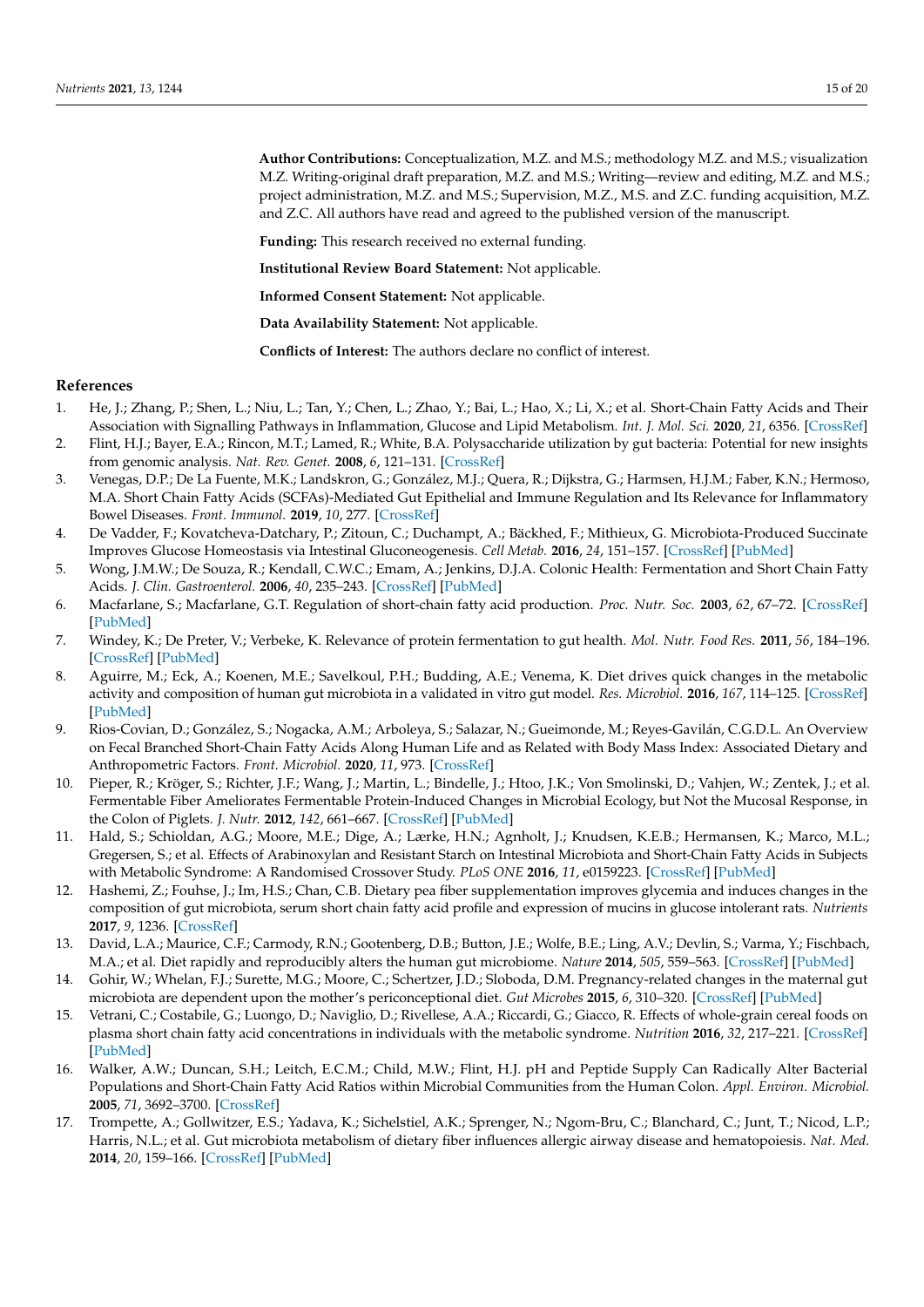- 18. Thorburn, A.N.; McKenzie, C.I.; Shen, S.; Stanley, D.; Macia, L.; Mason, L.J.; Roberts, L.K.; Wong, C.H.Y.; Shim, R.; Robert, R.; et al. Evidence that asthma is a developmental origin disease influenced by maternal diet and bacterial metabolites. *Nat. Commun.* **2015**, *6*, 7320. [\[CrossRef\]](http://doi.org/10.1038/ncomms8320) [\[PubMed\]](http://www.ncbi.nlm.nih.gov/pubmed/26102221)
- <span id="page-15-0"></span>19. Nakajima, A.; Kaga, N.; Nakanishi, Y.; Ohno, H.; Miyamoto, J.; Kimura, I.; Hori, S.; Sasaki, T.; Hiramatsu, K.; Okumura, K.; et al. Maternal High Fiber Diet during Pregnancy and Lactation Influences Regulatory T Cell Differentiation in Offspring in Mice. *J. Immunol.* **2017**, *199*, 3516–3524. [\[CrossRef\]](http://doi.org/10.4049/jimmunol.1700248)
- <span id="page-15-1"></span>20. Jumpertz, R.; Le, D.S.; Turnbaugh, P.J.; Trinidad, C.; Bogardus, C.I.; Gordon, J.; Krakoff, J. Energy-balance studies reveal associations between gut microbes, caloric load, and nutrient absorption in humans. *Am. J. Clin. Nutr.* **2011**, *94*, 58–65. [\[CrossRef\]](http://doi.org/10.3945/ajcn.110.010132) [\[PubMed\]](http://www.ncbi.nlm.nih.gov/pubmed/21543530)
- <span id="page-15-2"></span>21. Aronsson, L.; Huang, Y.; Parini, P.; Korach-André, M.; Håkansson, J.; Gustafsson, J.-Å.; Pettersson, S.; Arulampalam, V.; Rafter, J. Decreased Fat Storage by Lactobacillus Paracasei Is Associated with Increased Levels of Angiopoietin-Like 4 Protein (ANGPTL4). *PLoS ONE* **2010**, *5*, e13087. [\[CrossRef\]](http://doi.org/10.1371/journal.pone.0013087)
- <span id="page-15-3"></span>22. Hernández, M.A.G.; Canfora, E.E.; Jocken, J.W.; Blaak, E.E. The Short-Chain Fatty Acid Acetate in Body Weight Control and Insulin Sensitivity. *Nutrients* **2019**, *11*, 1943. [\[CrossRef\]](http://doi.org/10.3390/nu11081943)
- 23. Conlon, M.A.; Bird, A.R. The Impact of Diet and Lifestyle on Gut Microbiota and Human Health. *Nutrients* **2015**, *7*, 17–44. [\[CrossRef\]](http://doi.org/10.3390/nu7010017)
- <span id="page-15-4"></span>24. Slavin, J. Fiber and Prebiotics: Mechanisms and Health Benefits. *Nutrients* **2013**, *5*, 1417–1435. [\[CrossRef\]](http://doi.org/10.3390/nu5041417)
- <span id="page-15-5"></span>25. Besten, G.D.; van Eunen, K.; Groen, A.K.; Venema, K.; Reijngoud, D.-J.; Bakker, B.M. The role of short-chain fatty acids in the interplay between diet, gut microbiota, and host energy metabolism. *J. Lipid Res.* **2013**, *54*, 2325–2340. [\[CrossRef\]](http://doi.org/10.1194/jlr.R036012) [\[PubMed\]](http://www.ncbi.nlm.nih.gov/pubmed/23821742)
- <span id="page-15-6"></span>26. Kim, C.H.; Park, J.; Kim, M. Gut Microbiota-Derived Short-Chain Fatty Acids, T Cells, and Inflammation. *Immune Netw.* **2014**, *14*, 277–288. [\[CrossRef\]](http://doi.org/10.4110/in.2014.14.6.277) [\[PubMed\]](http://www.ncbi.nlm.nih.gov/pubmed/25550694)
- <span id="page-15-21"></span>27. Skonieczna-Żydecka, K.; Jakubczyk, K.; Maciejewska-Markiewicz, D.; Janda, K.; Kaźmierczak-Siedlecka, K.; Kaczmarczyk, M.; Łoniewski, I.; Marlicz, A.W. Gut Biofactory—Neurocompetent Metabolites within the Gastrointestinal Tract. A Scoping Review. *Nutrients* **2020**, *12*, 3369. [\[CrossRef\]](http://doi.org/10.3390/nu12113369) [\[PubMed\]](http://www.ncbi.nlm.nih.gov/pubmed/33139656)
- <span id="page-15-7"></span>28. Ekimura, I.; Einoue, D.; Ehirano, K.; Etsujimoto, G. The SCFA Receptor GPR43 and Energy Metabolism. *Front. Endocrinol.* **2014**, *5*, 85. [\[CrossRef\]](http://doi.org/10.3389/fendo.2014.00085)
- <span id="page-15-8"></span>29. Milligan, G.; Stoddart, L.A.; Smith, N.J. Agonism and allosterism: The pharmacology of the free fatty acid receptors FFA2 and FFA. *Br. J. Pharmacol.* **2009**, *158*, 146–153. [\[CrossRef\]](http://doi.org/10.1111/j.1476-5381.2009.00421.x)
- <span id="page-15-9"></span>30. Brown, A.J.; Jupe, S.; Briscoe, C.P. A Family of Fatty Acid Binding Receptors. *DNA Cell Biol.* **2005**, *24*, 54–61. [\[CrossRef\]](http://doi.org/10.1089/dna.2005.24.54)
- <span id="page-15-10"></span>31. Hong, Y.-H.; Nishimura, Y.; Hishikawa, D.; Tsuzuki, H.; Miyahara, H.; Gotoh, C.; Choi, K.-C.; Feng, D.D.; Chen, C.; Lee, H.-G.; et al. Acetate and Propionate Short Chain Fatty Acids Stimulate Adipogenesis via GPCR. *Endocrinology* **2005**, *146*, 5092–5099. [\[CrossRef\]](http://doi.org/10.1210/en.2005-0545)
- <span id="page-15-11"></span>32. Maslowski, K.M.; Vieira, A.T.; Ng, A.; Kranich, J.; Sierro, F.; Yu, D.; Schilter, H.C.; Rolph, M.S.; Mackay, F.; Artis, D.; et al. Regulation of inflammatory responses by gut microbiota and chemoattractant receptor GPR. *Nature* **2009**, *461*, 1282–1286. [\[CrossRef\]](http://doi.org/10.1038/nature08530)
- <span id="page-15-12"></span>33. Karaki, S.-I.; Mitsui, R.; Hayashi, H.; Kato, I.; Sugiya, H.; Iwanaga, T.; Furness, J.B.; Kuwahara, A. Short-chain fatty acid receptor, GPR43, is expressed by enteroendocrine cells and mucosal mast cells in rat intestine. *Cell Tissue Res.* **2006**, *324*, 353–360. [\[CrossRef\]](http://doi.org/10.1007/s00441-005-0140-x) [\[PubMed\]](http://www.ncbi.nlm.nih.gov/pubmed/16453106)
- <span id="page-15-13"></span>34. Karaki, S.-I.; Tazoe, H.; Hayashi, H.; Kashiwabara, H.; Tooyama, K.; Suzuki, Y.; Kuwahara, A. Expression of the short-chain fatty acid receptor, GPR43, in the human colon. *J. Mol. Histol.* **2008**, *39*, 135–142. [\[CrossRef\]](http://doi.org/10.1007/s10735-007-9145-y)
- <span id="page-15-14"></span>35. Kebede, M.A.; Alquier, T.; Latour, M.G.; Poitout, V. Lipid receptors and islet function: Therapeutic implications? *Diabetes Obes. Metab.* **2009**, *11*, 10–20. [\[CrossRef\]](http://doi.org/10.1111/j.1463-1326.2009.01114.x) [\[PubMed\]](http://www.ncbi.nlm.nih.gov/pubmed/19817784)
- <span id="page-15-15"></span>36. Halpern, K.B.; Veprik, A.; Rubins, N.; Naaman, O.; Walker, M.D. GPR41 Gene Expression Is Mediated by Internal Ribosome Entry Site (IRES)-dependent Translation of Bicistronic mRNA Encoding GPR40 and GPR41 Proteins. *J. Biol. Chem.* **2012**, *287*, 20154–20163. [\[CrossRef\]](http://doi.org/10.1074/jbc.M112.358887)
- <span id="page-15-16"></span>37. Smith, P.M.; Howitt, M.R.; Panikov, N.; Michaud, M.; Gallini, C.A.; Bohlooly, M.-Y.; Glickman, J.N.; Garrett, W.S. The Microbial Metabolites, Short-Chain Fatty Acids, Regulate Colonic Treg Cell Homeostasis. *Science* **2013**, *341*, 569–573. [\[CrossRef\]](http://doi.org/10.1126/science.1241165) [\[PubMed\]](http://www.ncbi.nlm.nih.gov/pubmed/23828891)
- <span id="page-15-22"></span>38. Arpaia, N.; Campbell, C.; Fan, X.; Dikiy, S.; Van Der Veeken, J.; DeRoos, P.; Liu, H.; Cross, J.R.; Pfeffer, K.; Coffer, P.J.; et al. Metabolites produced by commensal bacteria promote peripheral regulatory T-cell generation. *Nature* **2013**, *504*, 451–455. [\[CrossRef\]](http://doi.org/10.1038/nature12726) [\[PubMed\]](http://www.ncbi.nlm.nih.gov/pubmed/24226773)
- <span id="page-15-17"></span>39. Furusawa, Y.; Obata, Y.; Fukuda, S.; Endo, T.A.; Nakato, G.; Takahashi, D.; Nakanishi, Y.; Uetake, C.; Kato, K.; Kato, T.; et al. Commensal microbe-derived butyrate induces the differentiation of colonic regulatory T cells. *Nature* **2013**, *504*, 446–450. [\[CrossRef\]](http://doi.org/10.1038/nature12721)
- <span id="page-15-18"></span>40. Tanoue, T.; Atarashi, K.; Honda, K. Development and maintenance of intestinal regulatory T cells. *Nat. Rev. Immunol.* **2016**, *16*, 295–309. [\[CrossRef\]](http://doi.org/10.1038/nri.2016.36)
- <span id="page-15-19"></span>41. Choudhary, C.; Kumar, C.; Gnad, F.; Nielsen, M.L.; Rehman, M.; Walther, T.C.; Olsen, J.V.; Mann, M. Lysine Acetylation Targets Protein Complexes and Co-Regulates Major Cellular Functions. *Science* **2009**, *325*, 834–840. [\[CrossRef\]](http://doi.org/10.1126/science.1175371) [\[PubMed\]](http://www.ncbi.nlm.nih.gov/pubmed/19608861)
- <span id="page-15-20"></span>42. Pirozzi, C.; Francisco, V.; Di Guida, F.; Gómez, R.; Lago, F.; Pino, J.; Meli, R.; Gualillo, O. Butyrate Modulates Inflammation in Chondrocytes via GPR43 Receptor. *Cell. Physiol. Biochem.* **2018**, *51*, 228–243. [\[CrossRef\]](http://doi.org/10.1159/000495203)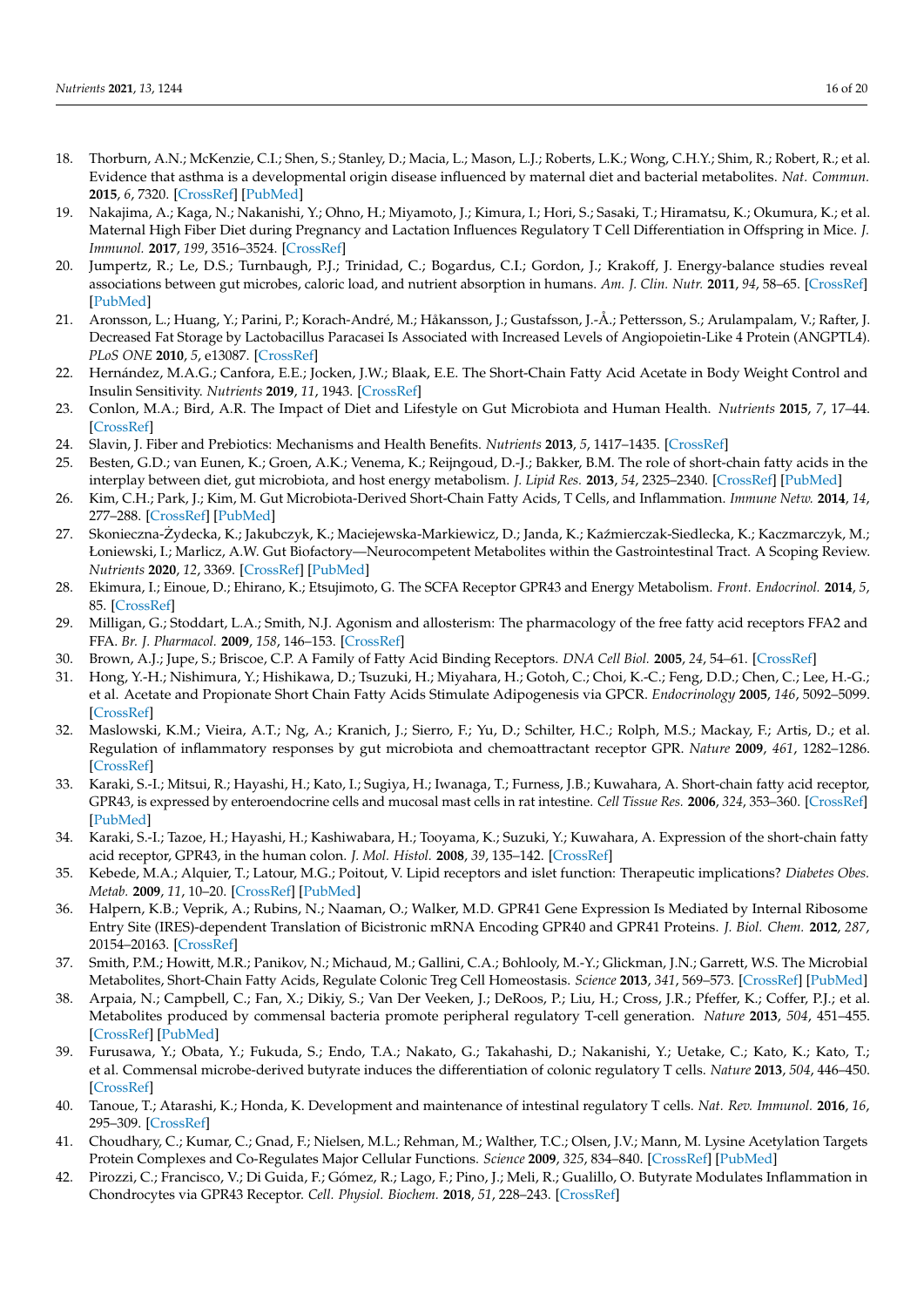- <span id="page-16-0"></span>43. Nakajima, A.; Nakatani, A.; Hasegawa, S.; Irie, J.; Ozawa, K.; Tsujimoto, G.; Suganami, T.; Itoh, H.; Kimura, I. The short chain fatty acid receptor GPR43 regulates inflammatory signals in adipose tissue M2-type macrophages. *PLoS ONE* **2017**, *12*, e0179696. [\[CrossRef\]](http://doi.org/10.1371/journal.pone.0179696) [\[PubMed\]](http://www.ncbi.nlm.nih.gov/pubmed/28692672)
- <span id="page-16-1"></span>44. Szczuko, M.; Kikut, J.; Maciejewska, D.; Kulpa, D.; Celewicz, Z.; Ziętek, M. The Associations of SCFA with Anthropometric Parameters and Carbohydrate Metabolism in Pregnant Women. *Int. J. Mol. Sci.* **2020**, *21*, 9212. [\[CrossRef\]](http://doi.org/10.3390/ijms21239212)
- <span id="page-16-2"></span>45. Liu, H.; Wang, J.; He, T.; Becker, S.; Zhang, G.; Li, D.; Ma, X. Butyrate: A Double-Edged Sword for Health? *Adv. Nutr.* **2018**, *9*, 21–29. [\[CrossRef\]](http://doi.org/10.1093/advances/nmx009) [\[PubMed\]](http://www.ncbi.nlm.nih.gov/pubmed/29438462)
- <span id="page-16-3"></span>46. Schwiertz, A.; Taras, D.; Schaefer, K.; Beijer, S.; Bos, N.A.; Donus, C.; Hardt, P.D. Microbiota and SCFA in Lean and Overweight Healthy Subjects. *Obesity* **2010**, *18*, 190–195. [\[CrossRef\]](http://doi.org/10.1038/oby.2009.167)
- <span id="page-16-4"></span>47. Remely, M.; Hippe, B.; Geretschlaeger, I.; Stegmayer, S.; Hoefinger, I.; Haslberger, A. Increased gut microbiota diversity and abundance of Faecalibacterium prausnitzii and Akkermansia after fasting: A pilot study. *Wien. Klin. Wochenschr.* **2015**, *127*, 394–398. [\[CrossRef\]](http://doi.org/10.1007/s00508-015-0755-1)
- <span id="page-16-5"></span>48. Dao, M.C.; Everard, A.; Aron-Wisnewsky, J.; Sokolovska, N.; Prifti, E.O.; Verger, E.; Kayser, B.D.; Levenez, F.; Chilloux, J.; Hoyles, L.; et al. Akkermansia muciniphilaand improved metabolic health during a dietary intervention in obesity: Relationship with gut microbiome richness and ecology. *Gut* **2015**, *65*, 426–436. [\[CrossRef\]](http://doi.org/10.1136/gutjnl-2014-308778)
- <span id="page-16-6"></span>49. Feng, W.; Ao, H.; Peng, C. Gut Microbiota, Short-Chain Fatty Acids, and Herbal Medicines. *Front. Pharmacol.* **2018**, *9*, 1354. [\[CrossRef\]](http://doi.org/10.3389/fphar.2018.01354)
- <span id="page-16-7"></span>50. Tazoe, H.; Otomo, Y.; Karaki, S.-I.; Kato, I.; Fukami, Y.; Terasaki, M.; Kuwahara, A. Expression of short-chain fatty acid receptor GPR41 in the human colon. *Biomed. Res.* **2009**, *30*, 149–156. [\[CrossRef\]](http://doi.org/10.2220/biomedres.30.149)
- <span id="page-16-8"></span>51. Brown, A.J.; Goldsworthy, S.M.; Barnes, A.A.; Eilert, M.M.; Tcheang, L.; Daniels, D.; Muir, A.I.; Wigglesworth, M.J.; Kinghorn, I.; Fraser, N.J.; et al. The Orphan G Protein-coupled Receptors GPR41 and GPR43 Are Activated by Propionate and Other Short Chain Carboxylic Acids. *J. Biol. Chem.* **2003**, *278*, 11312–11319. [\[CrossRef\]](http://doi.org/10.1074/jbc.M211609200) [\[PubMed\]](http://www.ncbi.nlm.nih.gov/pubmed/12496283)
- <span id="page-16-9"></span>52. Tang, C.; Ahmed, K.; Gille, A.; Lu, S.; Gröne, H.-J.; Tunaru, S.; Offermanns, S. Loss of FFA2 and FFA3 increases insulin secretion and improves glucose tolerance in type 2 diabetes. *Nat. Med.* **2015**, *21*, 173–177. [\[CrossRef\]](http://doi.org/10.1038/nm.3779) [\[PubMed\]](http://www.ncbi.nlm.nih.gov/pubmed/25581519)
- <span id="page-16-10"></span>53. Gao, X.; Lin, S.-H.; Ren, F.; Li, J.-T.; Chen, J.-J.; Yao, C.-B.; Yang, H.-B.; Jiang, S.-X.; Yan, G.-Q.; Wang, D.; et al. Acetate functions as an epigenetic metabolite to promote lipid synthesis under hypoxia. *Nat. Commun.* **2016**, *7*, 11960. [\[CrossRef\]](http://doi.org/10.1038/ncomms11960)
- <span id="page-16-11"></span>54. Maruta, H.; Yoshimura, Y.; Araki, A.; Kimoto, M.; Takahashi, Y.; Yamashita, H. Activation of AMP-Activated Protein Kinase and Stimulation of Energy Metabolism by Acetic Acid in L6 Myotube Cells. *PLoS ONE* **2016**, *11*, e0158055. [\[CrossRef\]](http://doi.org/10.1371/journal.pone.0158055)
- <span id="page-16-12"></span>55. Chen, J.; Li, Y.; Tian, Y.; Huang, C.; Li, D.; Zhong, Q.; Ma, X. Interaction between Microbes and Host Intestinal Health: Modulation by Dietary Nutrients and Gut-Brain-Endocrine-Immune Axis. *Curr. Protein Pept. Sci.* **2015**, *16*, 592–603. [\[CrossRef\]](http://doi.org/10.2174/1389203716666150630135720)
- <span id="page-16-13"></span>56. Jacobi, S.K.; Odle, J. Nutritional Factors Influencing Intestinal Health of the Neonate. *Adv. Nutr.* **2012**, *3*, 687–696. [\[CrossRef\]](http://doi.org/10.3945/an.112.002683)
- <span id="page-16-14"></span>57. Louis, P.; Flint, H.J. Formation of propionate and butyrate by the human colonic microbiota. *Environ. Microbiol.* **2017**, *19*, 29–41. [\[CrossRef\]](http://doi.org/10.1111/1462-2920.13589)
- <span id="page-16-15"></span>58. Trachsel, J.; Bayles, D.O.; Looft, T.; Levine, U.Y.; Allen, H.K. Function and Phylogeny of Bacterial Butyryl Coenzyme A:Acetate Transferases and Their Diversity in the Proximal Colon of Swine. *Appl. Environ. Microbiol.* **2016**, *82*, 6788–6798. [\[CrossRef\]](http://doi.org/10.1128/AEM.02307-16) [\[PubMed\]](http://www.ncbi.nlm.nih.gov/pubmed/27613689)
- <span id="page-16-16"></span>59. Nicholson, J.K.; Holmes, E.; Kinross, J.; Burcelin, R.; Gibson, G.; Jia, W.; Pettersson, S. Host-Gut Microbiota Metabolic Interactions. *Science* **2012**, *336*, 1262–1267. [\[CrossRef\]](http://doi.org/10.1126/science.1223813) [\[PubMed\]](http://www.ncbi.nlm.nih.gov/pubmed/22674330)
- <span id="page-16-17"></span>60. Chang, P.V.; Hao, L.; Offermanns, S.; Medzhitov, R. The microbial metabolite butyrate regulates intestinal macrophage function via histone deacetylase inhibition. *Proc. Natl. Acad. Sci. USA* **2014**, *111*, 2247–2252. [\[CrossRef\]](http://doi.org/10.1073/pnas.1322269111)
- <span id="page-16-18"></span>61. Aguilar, E.; Leonel, A.; Teixeira, L.; Silva, A.; Silva, J.; Pelaez, J.; Capettini, L.; Lemos, V.; Santos, R.; Alvarez-Leite, J. Butyrate impairs atherogenesis by reducing plaque inflammation and vulnerability and decreasing NFκB activation. *Nutr. Metab. Cardiovasc. Dis.* **2014**, *24*, 606–613. [\[CrossRef\]](http://doi.org/10.1016/j.numecd.2014.01.002) [\[PubMed\]](http://www.ncbi.nlm.nih.gov/pubmed/24602606)
- <span id="page-16-19"></span>62. Shi, L.Z.; Wang, R.; Huang, G.; Vogel, P.; Neale, G.; Green, D.R.; Chi, H. HIF1α–dependent glycolytic pathway orchestrates a metabolic checkpoint for the differentiation of TH17 and Treg cells. *J. Exp. Med.* **2011**, *208*, 1367–1376. [\[CrossRef\]](http://doi.org/10.1084/jem.20110278)
- <span id="page-16-20"></span>63. Counillon, L.; Bouret, Y.; Marchiq, I.; Pouysségur, J. Na + /H + antiporter (NHE1) and lactate/H + symporters (MCTs) in pH homeostasis and cancer metabolism. *Biochim. Biophys. Acta (BBA) Bioenerg.* **2016**, *1863*, 2465–2480. [\[CrossRef\]](http://doi.org/10.1016/j.bbamcr.2016.02.018)
- <span id="page-16-21"></span>64. Birt, D.F.; Boylston, T.; Hendrich, S.; Jane, J.-L.; Hollis, J.; Li, L.; McClelland, J.; Moore, S.; Phillips, G.J.; Rowling, M.; et al. Resistant Starch: Promise for Improving Human Health. *Adv. Nutr.* **2013**, *4*, 587–601. [\[CrossRef\]](http://doi.org/10.3945/an.113.004325) [\[PubMed\]](http://www.ncbi.nlm.nih.gov/pubmed/24228189)
- <span id="page-16-22"></span>65. Gio-Batta, M.; Sjöberg, F.; Jonsson, K.; Barman, M.; Lundell, A.-C.; Adlerberth, I.; Hesselmar, B.; Sandberg, A.-S.; Wold, A.E. Fecal short chain fatty acids in children living on farms and a link between valeric acid and protection from eczema. *Sci. Rep.* **2020**, *10*, 1–11. [\[CrossRef\]](http://doi.org/10.1038/s41598-020-79737-6) [\[PubMed\]](http://www.ncbi.nlm.nih.gov/pubmed/33384449)
- <span id="page-16-23"></span>66. Sandin, A.; Bråbäck, L.; Norin, E.; Björkstén, B. Faecal short chain fatty acid pattern and allergy in early childhood. *Acta Paediatr.* **2009**, *98*, 823–827. [\[CrossRef\]](http://doi.org/10.1111/j.1651-2227.2008.01215.x) [\[PubMed\]](http://www.ncbi.nlm.nih.gov/pubmed/19173682)
- <span id="page-16-24"></span>67. Tayyeb, J.Z.; Popeijus, H.E.; Mensink, R.P.; Konings, M.C.J.M.; Mokhtar, F.B.A.; Plat, J. Short-Chain Fatty Acids (Except Hexanoic Acid) Lower NF-kB Transactivation, Which Rescues Inflammation-Induced Decreased Apolipoprotein A-I Transcription in HepG2 Cells. *Int. J. Mol. Sci.* **2020**, *21*, 5088. [\[CrossRef\]](http://doi.org/10.3390/ijms21145088)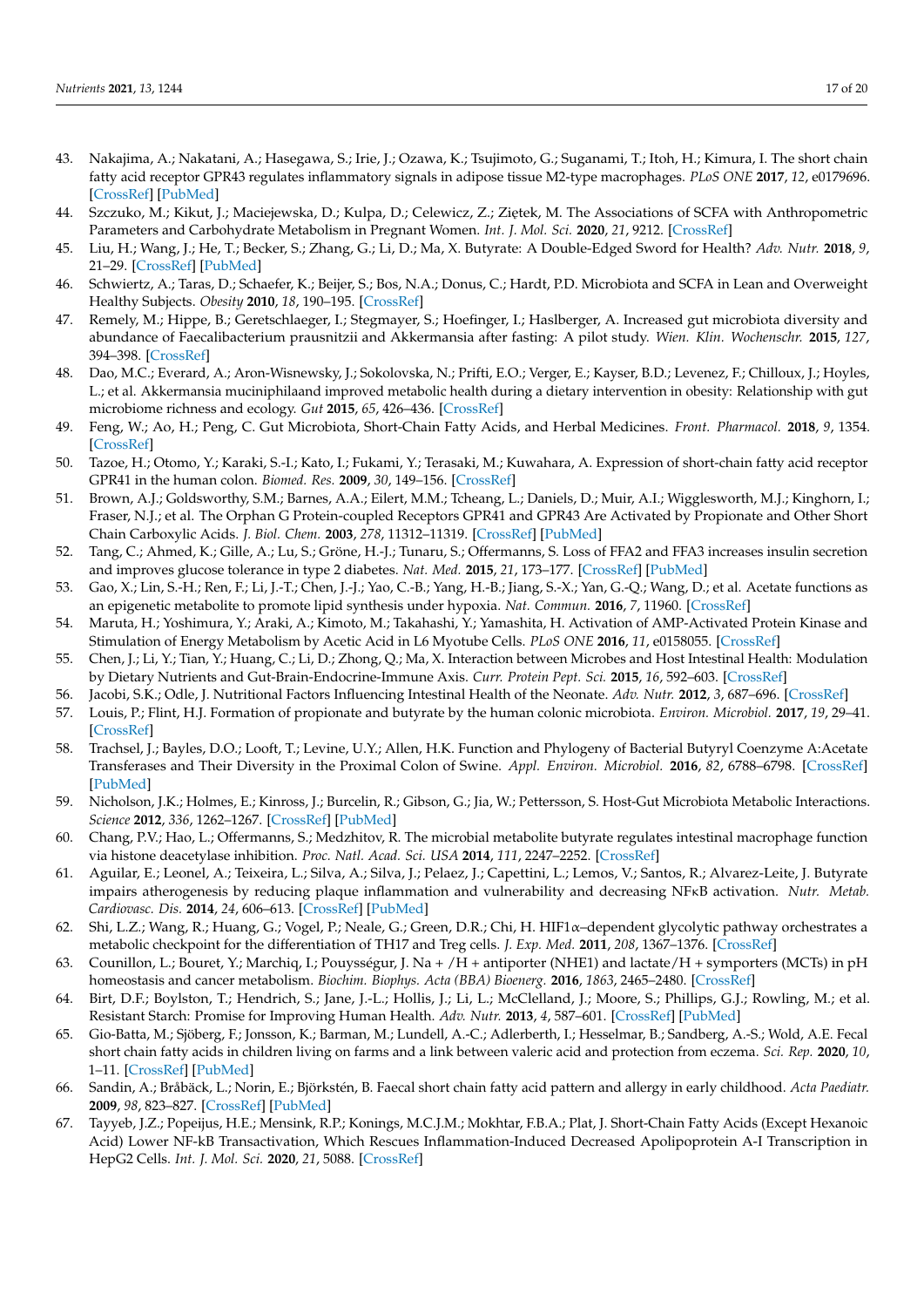- <span id="page-17-0"></span>68. Vojinovic, D.; Radjabzadeh, D.; Kurilshikov, A.; Amin, N.; Wijmenga, C.; Franke, L.; Ikram, M.A.; Uitterlinden, A.G.; Zhernakova, A.; Fu, J.; et al. Relationship between gut microbiota and circulating metabolites in population-based cohorts. *Nat. Commun.* **2019**, *10*, 1–7. [\[CrossRef\]](http://doi.org/10.1038/s41467-019-13721-1)
- <span id="page-17-1"></span>69. Frank, D.N.; Amand, A.L.S.; Feldman, R.A.; Boedeker, E.C.; Harpaz, N.; Pace, N.R. Molecular-phylogenetic characterization of microbial community imbalances in human inflammatory bowel diseases. *Proc. Natl. Acad. Sci. USA* **2007**, *104*, 13780–13785. [\[CrossRef\]](http://doi.org/10.1073/pnas.0706625104)
- <span id="page-17-2"></span>70. Koren, O.; Goodrich, J.K.; Cullender, T.C.; Spor, A.; Laitinen, K.; Bäckhed, H.K.; Gonzalez, A.; Werner, J.J.; Angenent, L.T.; Knight, R.; et al. Host Remodeling of the Gut Microbiome and Metabolic Changes during Pregnancy. *Cell* **2012**, *150*, 470–480. [\[CrossRef\]](http://doi.org/10.1016/j.cell.2012.07.008) [\[PubMed\]](http://www.ncbi.nlm.nih.gov/pubmed/22863002)
- <span id="page-17-3"></span>71. Kowalska, K.; Brodowski, J.; Pokorska-Niewiada, K.; Szczuko, M. The Change in the Content of Nutrients in Diets Eliminating Products of Animal Origin in Comparison to a Regular Diet from the Area of Middle-Eastern Europe. *Nutrients* **2020**, *12*, 2986. [\[CrossRef\]](http://doi.org/10.3390/nu12102986)
- <span id="page-17-4"></span>72. Nuriel-Ohayon, M.; Neuman, H.; Koren, O. Microbial Changes during Pregnancy, Birth, and Infancy. *Front. Microbiol.* **2016**, *7*, 1031. [\[CrossRef\]](http://doi.org/10.3389/fmicb.2016.01031) [\[PubMed\]](http://www.ncbi.nlm.nih.gov/pubmed/27471494)
- <span id="page-17-5"></span>73. Spor, A.; Koren, O.E.; Ley, R. Unravelling the effects of the environment and host genotype on the gut microbiome. *Nat. Rev. Microbiol.* **2011**, *9*, 279–290. [\[CrossRef\]](http://doi.org/10.1038/nrmicro2540) [\[PubMed\]](http://www.ncbi.nlm.nih.gov/pubmed/21407244)
- <span id="page-17-6"></span>74. Soderborg, T.K.; Borengasser, S.J.; Barbour, L.A.; Friedman, J.E. Microbial transmission from mothers with obesity or diabetes to infants: An innovative opportunity to interrupt a vicious cycle. *Diabetologia* **2016**, *59*, 895–906. [\[CrossRef\]](http://doi.org/10.1007/s00125-016-3880-0)
- <span id="page-17-7"></span>75. Wallace, J.G.; Bellissimo, C.J.; Yeo, E.; Xia, Y.F.; Petrik, J.J.; Surette, M.G.; Bowdish, D.M.E.; Sloboda, D.M. Obesity during pregnancy results in maternal intestinal inflammation, placental hypoxia, and alters fetal glucose metabolism at mid-gestation. *Sci. Rep.* **2019**, *9*, 1–16. [\[CrossRef\]](http://doi.org/10.1038/s41598-019-54098-x) [\[PubMed\]](http://www.ncbi.nlm.nih.gov/pubmed/31772245)
- <span id="page-17-8"></span>76. Hayward, L.; Watkins, J.; Bautista, B.; Lin, C.; Malphurs, W.; Zubcevic, J. Nicotine exposure during pregnancy alters the maternal gut microbiome and both cecal and plasma short chain fatty acids in Sprague Dawley rats. *FASEB J.* **2020**, *34*, 1. [\[CrossRef\]](http://doi.org/10.1096/fasebj.2020.34.s1.03967)
- <span id="page-17-9"></span>77. Nilsen, M.; Saunders, C.M.; Angell, I.L.; Arntzen, M.Ø.; Carlsen, K.C.L.; Carlsen, K.-H.; Haugen, G.; Hagen, L.H.; Carlsen, M.H.; Hedlin, G.; et al. Butyrate Levels in the Transition from an Infant- to an Adult-Like Gut Microbiota Correlate with Bacterial Networks Associated with *Eubacterium Rectale* and *Ruminococcus Gnavus*. *Genes* **2020**, *11*, 1245. [\[CrossRef\]](http://doi.org/10.3390/genes11111245)
- <span id="page-17-10"></span>78. Priyadarshini, M.; Thomas, A.; Reisetter, A.C.; Scholtens, D.M.; Wolever, T.M.S.; Josefson, J.L.; Layden, B.T. Maternal short-chain fatty acids are associated with metabolic parameters in mothers and newborns. *Transl. Res.* **2014**, *164*, 153–157. [\[CrossRef\]](http://doi.org/10.1016/j.trsl.2014.01.012) [\[PubMed\]](http://www.ncbi.nlm.nih.gov/pubmed/24530607)
- <span id="page-17-11"></span>79. Zavalza-Gómez, A.B.; Anaya-Prado, R.; Rincón-Sánchez, A.R.; Mora-Martínez, J.M. Adipokines and insulin resistance during pregnancy. *Diabetes Res. Clin. Pr.* **2008**, *80*, 8–15. [\[CrossRef\]](http://doi.org/10.1016/j.diabres.2007.12.012)
- <span id="page-17-12"></span>80. Gao, Z.; Yin, J.; Zhang, J.; Ward, R.E.; Martin, R.J.; Lefevre, M.; Cefalu, W.T.; Ye, J. Butyrate Improves Insulin Sensitivity and Increases Energy Expenditure in Mice. *Diabetes* **2009**, *58*, 1509–1517. [\[CrossRef\]](http://doi.org/10.2337/db08-1637)
- <span id="page-17-13"></span>81. Arora, T.; Sharma, R. Fermentation potential of the gut microbiome: Implications for energy homeostasis and weight management. *Nutr. Rev.* **2011**, *69*, 99–106. [\[CrossRef\]](http://doi.org/10.1111/j.1753-4887.2010.00365.x)
- <span id="page-17-14"></span>82. Kobyliak, N.; Virchenko, O.; Falalyeyeva, T. Pathophysiological role of host microbiota in the development of obesity. *Nutr. J.* **2015**, *15*, 43. [\[CrossRef\]](http://doi.org/10.1186/s12937-016-0166-9)
- <span id="page-17-15"></span>83. Yang, S.; Fujikado, N.; Kolodin, D.; Benoist, C.; Mathis, D. Regulatory T cells generated early in life play a distinct role in maintaining self-tolerance. *Science* **2015**, *348*, 589–594. [\[CrossRef\]](http://doi.org/10.1126/science.aaa7017) [\[PubMed\]](http://www.ncbi.nlm.nih.gov/pubmed/25791085)
- <span id="page-17-16"></span>84. Park, J.; Kim, M.; Kang, S.G.; Jannasch, A.H.; Cooper, B.; Patterson, J.; Kim, C.H. Short-chain fatty acids induce both effector and regulatory T cells by suppression of histone deacetylases and regulation of the mTOR–S6K pathway. *Mucosal Immunol.* **2015**, *8*, 80–93. [\[CrossRef\]](http://doi.org/10.1038/mi.2014.44) [\[PubMed\]](http://www.ncbi.nlm.nih.gov/pubmed/24917457)
- <span id="page-17-17"></span>85. Morgan, M.E.; Van Bilsen, J.H.; Bakker, A.M.; Heemskerk, B.; Schilham, M.W.; Hartgers, F.C.; Elferink, B.G.; Van Der Zanden, L.; De Vries, R.R.; Huizinga, T.W.; et al. Expression of FOXP3 mRNA is not confined to CD4+CD25+ T regulatory cells in humans. *Hum. Immunol.* **2005**, *66*, 13–20. [\[CrossRef\]](http://doi.org/10.1016/j.humimm.2004.05.016)
- <span id="page-17-18"></span>86. Li, H.-P.; Chen, X.; Li, M.-Q. Butyrate alleviates metabolic impairments and protects pancreatic β cell function in pregnant mice with obesity. *Int. J. Clin. Exp. Pathol.* **2013**, *6*, 1574–1584. [\[PubMed\]](http://www.ncbi.nlm.nih.gov/pubmed/23923076)
- <span id="page-17-19"></span>87. Wang, H.-B.; Wang, P.-Y.; Wang, X.; Wan, Y.-L.; Liu, Y.-C. Butyrate Enhances Intestinal Epithelial Barrier Function via Up-Regulation of Tight Junction Protein Claudin-1 Transcription. *Dig. Dis. Sci.* **2012**, *57*, 3126–3135. [\[CrossRef\]](http://doi.org/10.1007/s10620-012-2259-4) [\[PubMed\]](http://www.ncbi.nlm.nih.gov/pubmed/22684624)
- <span id="page-17-20"></span>88. Kimura, I.; Miyamoto, J.; Ohue-Kitano, R.; Watanabe, K.; Yamada, T.; Onuki, M.; Aoki, R.; Isobe, Y.; Kashihara, D.; Inoue, D.; et al. Maternal gut microbiota in pregnancy influences offspring metabolic phenotype in mice. *Science* **2020**, *367*, eaaw8429. [\[CrossRef\]](http://doi.org/10.1126/science.aaw8429) [\[PubMed\]](http://www.ncbi.nlm.nih.gov/pubmed/32108090)
- <span id="page-17-21"></span>89. Gray, L.E.K.; O'Hely, M.; Ranganathan, S.; Sly, P.D.; Vuillermin, P. The Maternal Diet, Gut Bacteria, and Bacterial Metabolites during Pregnancy Influence Offspring Asthma. *Front. Immunol.* **2017**, *8*. [\[CrossRef\]](http://doi.org/10.3389/fimmu.2017.00365)
- <span id="page-17-22"></span>90. Soderborg, T.K.; Carpenter, C.M.; Janssen, R.C.; Weir, T.L.; Robertson, C.E.; Ir, D.; Young, B.E.; Krebs, N.F.; Hernandez, T.L.; Barbour, L.A.; et al. Gestational Diabetes Is Uniquely Associated with Altered Early Seeding of the Infant Gut Microbiota. *Front. Endocrinol.* **2020**, *11*. [\[CrossRef\]](http://doi.org/10.3389/fendo.2020.603021) [\[PubMed\]](http://www.ncbi.nlm.nih.gov/pubmed/33329403)
- <span id="page-17-23"></span>91. Shimizu, H.; Masujima, Y.; Ushiroda, C.; Mizushima, R.; Taira, S.; Ohue-Kitano, R.; Kimura, I. Dietary short-chain fatty acid intake improves the hepatic metabolic condition via FFAR. *Sci. Rep.* **2019**, *9*, 16574. [\[CrossRef\]](http://doi.org/10.1038/s41598-019-53242-x)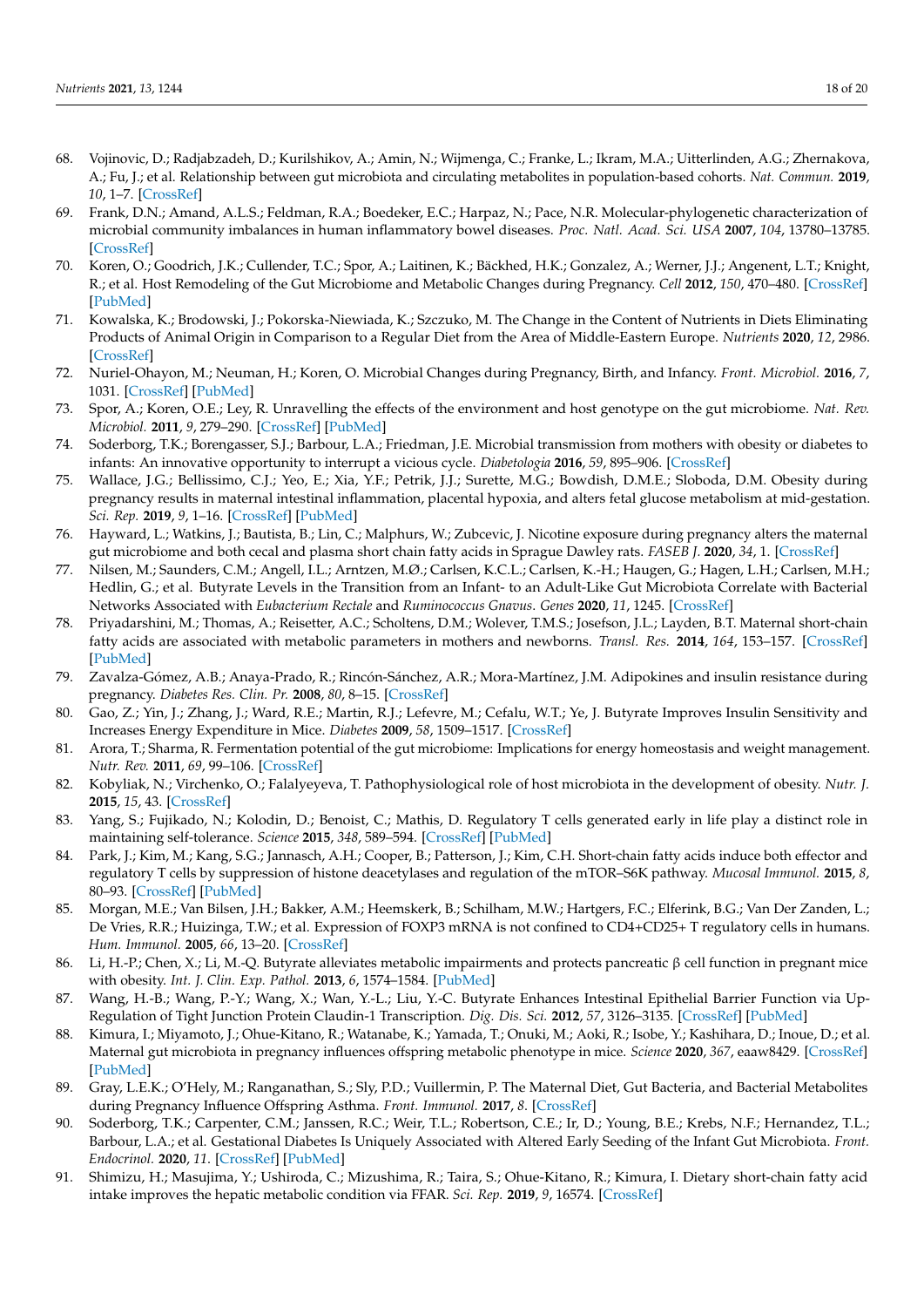- <span id="page-18-0"></span>92. Yang, T.; Santisteban, M.M.; Rodriguez, V.; Vermali, R.; Ahmari, N.; Carvajal, J.M.; Zadeh, M.; Gong, M.; Qi, Y.; Zubcevic, J.; et al. Gut Dysbiosis Is Linked to Hypertension. *Hypertension* **2015**, *65*, 1331–1340. [\[CrossRef\]](http://doi.org/10.1161/HYPERTENSIONAHA.115.05315)
- <span id="page-18-1"></span>93. Lyte, M. Probiotics function mechanistically as delivery vehicles for neuroactive compounds: Microbial endocrinology in the design and use of probiotics. *BioEssays* **2011**, *33*, 574–581. [\[CrossRef\]](http://doi.org/10.1002/bies.201100024)
- <span id="page-18-2"></span>94. Mell, B.; Jala, V.R.; Mathew, A.V.; Byun, J.; Waghulde, H.; Zhang, Y.; Haribabu, B.; Vijay-Kumar, M.; Pennathur, S.; Joe, B. Evidence for a link between gut microbiota and hypertension in the Dahl rat. *Physiol. Genom.* **2015**, *47*, 187–197. [\[CrossRef\]](http://doi.org/10.1152/physiolgenomics.00136.2014)
- <span id="page-18-3"></span>95. Gomez-Arango, L.F.; Barrett, H.L.; McIntyre, H.D.; Callaway, L.K.; Morrison, M.; Nitert, M.D. Increased Systolic and Diastolic Blood Pressure Is Associated with Altered Gut Microbiota Composition and Butyrate Production in Early Pregnancy. *Hypertension* **2016**, *68*, 974–981. [\[CrossRef\]](http://doi.org/10.1161/HYPERTENSIONAHA.116.07910)
- <span id="page-18-4"></span>96. Mertens, I.; Ballaux, D.; Funahashi, T.; Matsuzawa, Y.; Van der Planken, M.; Verrijken, A.; Ruige, B.J.; Van Gaal, L.F. Inverse relationship between plasminogen activator inhibitor-I activity and adi-ponectin in overweight and obese women. Interrelationship with visceral adipose tissue, insulin resistance, HDL-chol and inflammation. *Thromb Haemost.* **2005**, *94*, 1190–1195. [\[CrossRef\]](http://doi.org/10.1160/TH05-01-0024)
- <span id="page-18-5"></span>97. Somodi, S.; Seres, I.; Lőrincz, H.; Harangi, M.; Fülöp, P.; Paragh, G. Plasminogen Activator Inhibitor-1 Level Correlates with Lipoprotein Subfractions in Obese Nondiabetic Subjects. *Int. J. Endocrinol.* **2018**, *2018*, 1–9. [\[CrossRef\]](http://doi.org/10.1155/2018/9596054) [\[PubMed\]](http://www.ncbi.nlm.nih.gov/pubmed/30002679)
- <span id="page-18-6"></span>98. Hu, M.; Eviston, D.; Hsu, P.; Mariño, E.; Chidgey, A.; Santner-Nanan, B.; Wong, K.; Richards, J.L.; Yap, Y.A.; Collier, F.; et al. Decreased maternal serum acetate and impaired fetal thymic and regulatory T cell devel-opment in preeclampsia. *Nat. Commun.* **2019**, *10*, 3031. [\[CrossRef\]](http://doi.org/10.1038/s41467-019-10703-1) [\[PubMed\]](http://www.ncbi.nlm.nih.gov/pubmed/31292453)
- <span id="page-18-7"></span>99. Chang, Y.; Chen, Y.; Zhou, Q.; Wang, C.; Chen, L.; Di, W.; Zhang, Y. Short-chain fatty acids accompanying changes in the gut microbiome contribute to the development of hypertension in patients with preeclampsia. *Clin. Sci.* **2020**, *134*, 289–302. [\[CrossRef\]](http://doi.org/10.1042/CS20191253)
- <span id="page-18-8"></span>100. Chen, Y.-S.; Shen, L.; Mai, R.-Q.; Wang, Y. Levels of microRNA-181b and plasminogen activator inhibitor-1 are associated with hypertensive disorders complicating pregnancy. *Exp. Ther. Med.* **2014**, *8*, 1523–1527. [\[CrossRef\]](http://doi.org/10.3892/etm.2014.1946) [\[PubMed\]](http://www.ncbi.nlm.nih.gov/pubmed/25289053)
- <span id="page-18-9"></span>101. Ganss, R. Maternal Metabolism and Vascular Adaptation in Pregnancy: The PPAR Link. *Trends Endocrinol. Metab.* **2017**, *28*, 73–84. [\[CrossRef\]](http://doi.org/10.1016/j.tem.2016.09.004) [\[PubMed\]](http://www.ncbi.nlm.nih.gov/pubmed/27789100)
- <span id="page-18-10"></span>102. Blaut, M. Gut microbiota and energy balance: Role in obesity. *Proc. Nutr. Soc.* **2015**, *74*, 227–234. [\[CrossRef\]](http://doi.org/10.1017/S0029665114001700)
- <span id="page-18-11"></span>103. Mohammad, S. Role of Free Fatty Acid Receptor 2 (FFAR2) in the Regulation of Metabolic Homeostasis. *Curr. Drug Targets* **2015**, *16*, 771–775. [\[CrossRef\]](http://doi.org/10.2174/1389450116666150408103557) [\[PubMed\]](http://www.ncbi.nlm.nih.gov/pubmed/25850624)
- <span id="page-18-12"></span>104. Hasain, Z.; Mokhtar, N.M.; Kamaruddin, N.A.; Ismail, N.A.M.; Razalli, N.H.; Gnanou, J.V.; Ali, R.A.R. Gut Microbiota and Gestational Diabetes Mellitus: A Review of Host-Gut Microbiota Interactions and Their Therapeutic Potential. *Front. Cell. Infect. Microbiol.* **2020**, *10*, 188. [\[CrossRef\]](http://doi.org/10.3389/fcimb.2020.00188) [\[PubMed\]](http://www.ncbi.nlm.nih.gov/pubmed/32500037)
- <span id="page-18-13"></span>105. Fushimi, T.; Tayama, K.; Fukaya, M.; Kitakoshi, K.; Nakai, N.; Tsukamoto, Y.; Sato, Y. Acetic Acid Feeding Enhances Glycogen Repletion in Liver and Skeletal Muscle of Rats. *J. Nutr.* **2001**, *131*, 1973–1977. [\[CrossRef\]](http://doi.org/10.1093/jn/131.7.1973) [\[PubMed\]](http://www.ncbi.nlm.nih.gov/pubmed/11435516)
- <span id="page-18-14"></span>106. den Besten, G.; Bleeker, A.; Gerding, A.; Van Eunen, K.; Havinga, R.; Van Dijk, T.H.; Oosterveer, M.H.; Jonker, J.W.; Groen, A.K.; Reijngoud, D.-J.; et al. Short-Chain Fatty Acids Protect Against High-Fat Diet–Induced Obesity via a PPARgamma-Dependent Switch from Lipogenesis to Fat Oxidation. *Diabetes* **2015**, *64*, 2398–2408. [\[CrossRef\]](http://doi.org/10.2337/db14-1213)
- <span id="page-18-15"></span>107. Qin, J.; Li, Y.; Cai, Z.; Li, S.; Zhu, J.; Zhang, F.; Liang, S.; Zhang, W.; Guan, Y.; Shen, D.; et al. A metagenome-wide association study of gut microbiota in type 2 diabetes. *Nature* **2012**, *490*, 55–60. [\[CrossRef\]](http://doi.org/10.1038/nature11450)
- <span id="page-18-16"></span>108. Yang, Q.; Ouyang, J.; Sun, F.; Yang, J. Short-Chain Fatty Acids: A Soldier Fighting Against Inflammation and Protecting From Tumorigenesis in People With Diabetes. *Front. Immunol.* **2020**, *11*. [\[CrossRef\]](http://doi.org/10.3389/fimmu.2020.590685)
- <span id="page-18-17"></span>109. Lima, R.A.; Desoye, G.; Simmons, D.; Devlieger, R.; Galjaard, S.; Corcoy, R.; Adelantado, J.M.; Dunne, F.; Harreiter, J.; Kautzky-Willer, A.; et al. The importance of maternal insulin resistance throughout pregnancy on neonatal adiposity. *Paediatr. Peérinat. Epidemiol.* **2021**, *35*, 83–91. [\[CrossRef\]](http://doi.org/10.1111/ppe.12682)
- <span id="page-18-18"></span>110. Herrera, E.; Desoye, G. Maternal and fetal lipid metabolism under normal and gestational diabetic conditions. *Horm. Mol. Biol. Clin. Investig.* **2015**, *26*, 109–127. [\[CrossRef\]](http://doi.org/10.1515/hmbci-2015-0025)
- <span id="page-18-19"></span>111. Sonagra, A.D. Normal Pregnancy- A State of Insulin Resistance. *J. Clin. Diagn. Res.* **2014**, *8*, CC01–CC03. [\[CrossRef\]](http://doi.org/10.7860/JCDR/2014/10068.5081) [\[PubMed\]](http://www.ncbi.nlm.nih.gov/pubmed/25584208)
- <span id="page-18-20"></span>112. Broadney, M.M.; Chahal, N.A.; Michels, K.; McLain, A.C.; Ghassabian, A.A.; Lawrence, D.; Yeung, E.H. Impact of parental obesity on neonatal markers of inflammation and immune response. *Int. J. Obes.* **2017**, *41*, 30–37. [\[CrossRef\]](http://doi.org/10.1038/ijo.2016.187) [\[PubMed\]](http://www.ncbi.nlm.nih.gov/pubmed/27780976)
- <span id="page-18-21"></span>113. Maloyan, A.; Myatt, L. Obesity and Placental Function. *Semin. Reprod. Med.* **2016**, *34*, 042–049. [\[CrossRef\]](http://doi.org/10.1055/s-0035-1570027) [\[PubMed\]](http://www.ncbi.nlm.nih.gov/pubmed/26734917)
- <span id="page-18-22"></span>114. Ferrocino, I.; Ponzo, V.; Gambino, R.; Zarovska, A.; Leone, F.; Monzeglio, C.; Goitre, I.; Rosato, R.; Romano, A.; Grassi, G.; et al. Changes in the gut microbiota composition during pregnancy in patients with gestational diabetes mellitus (GDM). *Sci. Rep.* **2018**, *8*, 1–13. [\[CrossRef\]](http://doi.org/10.1038/s41598-018-30735-9) [\[PubMed\]](http://www.ncbi.nlm.nih.gov/pubmed/30111822)
- <span id="page-18-23"></span>115. Fuller, M.; Priyadarshini, M.; Gibbons, S.M.; Angueira, A.R.; Brodsky, M.; Hayes, M.G.; Kovatcheva-Datchary, P.; Bäckhed, F.; Gilbert, J.A.; Lowe, W.L.; et al. The short-chain fatty acid receptor, FFA2, contributes to gestational glucose homeostasis. *Am. J. Physiol. Metab.* **2015**, *309*, E840–E851. [\[CrossRef\]](http://doi.org/10.1152/ajpendo.00171.2015) [\[PubMed\]](http://www.ncbi.nlm.nih.gov/pubmed/26394664)
- <span id="page-18-24"></span>116. Gohir, W.; Kennedy, K.M.; Wallace, J.G.; Saoi, M.; Bellissimo, C.J.; Britz-McKibbin, P.; Petrik, J.J.; Surette, M.G.; Sloboda, D.M. High-fat diet intake modulates maternal intestinal adaptations to pregnancy and results in placental hypoxia, as well as altered fetal gut barrier proteins and immune markers. *J. Physiol.* **2019**, *597*, 3029–3051. [\[CrossRef\]](http://doi.org/10.1113/JP277353)
- <span id="page-18-25"></span>117. Gomez-Arango, L.F.; Barrett, H.L.; McIntyre, H.D.; Callaway, L.K.; Morrison, M.; Nitert, M.D. Connections Between the Gut Microbiome and Metabolic Hormones in Early Pregnancy in Overweight and Obese Women. *Diabetes* **2016**, *65*, 2214–2223. [\[CrossRef\]](http://doi.org/10.2337/db16-0278)